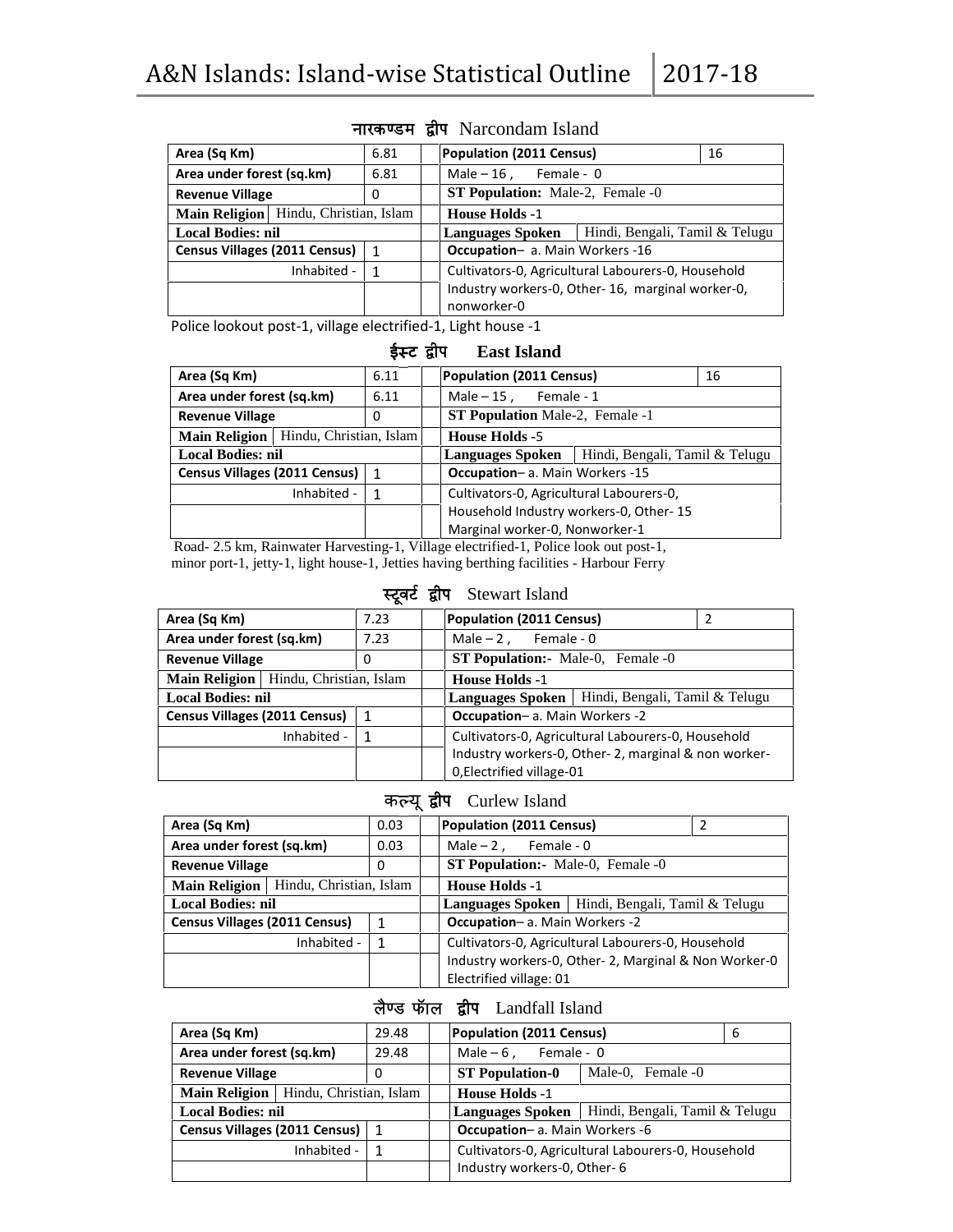| Area (Sq Km)                         | 1375.99                 |         |                              | <b>Population (2011 Census)</b>                 |           |                | 42541 |
|--------------------------------------|-------------------------|---------|------------------------------|-------------------------------------------------|-----------|----------------|-------|
| Area under forest (sq.km)            |                         | 1247.51 | Male - 22230, Female - 20311 |                                                 |           |                |       |
| <b>Revenue Village</b>               | 30                      |         |                              | Male-69, Female -50<br><b>ST Population-119</b> |           |                |       |
| <b>Main Religion</b>                 | Hindu, Christian, Islam |         | House Holds -10533           |                                                 |           |                |       |
| Local Bodies: Gram Panchayait-15,    |                         |         |                              | Hindi, Bengali, Tamil & Telugu,<br>Languages    |           |                |       |
| Panchayat Samiti -1 Zilla Parishad-0 |                         |         |                              | Spoken                                          | Malayalam |                |       |
| <b>Census Villages (2011 Census)</b> |                         | 73      |                              | Occupation-a. Main Workers -12874               |           |                |       |
|                                      | Inhabited -             | 64      |                              | Cultivators- 4701, Agricultural Labourers -328, |           |                |       |
|                                      | Un-Inhabited -          | 9       |                              | Household Industry workers-54, Other-7791       |           |                |       |
| Popln. 0 -6 years                    |                         | 5110    |                              | b. Marginal Workers<br>3267                     |           |                |       |
| Literates                            |                         | 30787   |                              |                                                 |           | c. Non workers | 26400 |

# उत्तर अण्डमान द्वीप North Andaman Island

| <b>Health Services</b>                                                                    | <b>Civil Supplies</b>                                  |
|-------------------------------------------------------------------------------------------|--------------------------------------------------------|
| Hospital-1, CHC-1, PHC-4, SubCentre-25                                                    | Fair Price Shop-37                                     |
| <b>Education</b>                                                                          | Ration Card: APL-9431, PHH-2321, AAY-35                |
| School:                                                                                   | Godown-3 (capacity 1000MT),<br>LPG-6169                |
| Primary-41, Middle-11, Secondary-9, Sr.Secondary-7                                        |                                                        |
| Enrolment: PS-2234, MS-1285, SS-1913, SSS-3768                                            | Electricity                                            |
| Teachers: PS-158, MS-100, SS-146, SSS-209                                                 | Electricity Generation (KWH) - 19679090                |
| Hostel:-boy-3, girl-2, library-2, PupilTeacherRatio-15:1                                  | Installed Capacity (KWH)<br>9849                       |
| <b>Social Welfare</b>                                                                     | Power House-5, DG Set-11, Village electrified-35       |
| Anganwadi-118                                                                             | Connections: Domestic-10729, Commercial-1542,          |
| Assisted: Divyang-478, Senior Citizen-2916,                                               | Industrial-39, street light-56, others-138             |
| Destitute-193, Widow-1124                                                                 | <b>Animal Husbandry &amp; Veterinary Services</b>      |
| <b>Agriculture</b>                                                                        | Farm: goat-1, Poultry-1, Pvt-poultry-65,               |
| Area under Cultivation (Hect.)- 14205                                                     | Pvt-piggery-13, Pvt.-milk dairies/coop-15, Vet clinic- |
| Agricultural Depot-19, Agriculture Farm-14, Godown-3                                      | 13, mobile clinic-2,                                   |
| Irrigation: pond-383, Ringwell-96, pump set-790,                                          | Livestock-36183, poultry-211319,                       |
| Check Dam-34                                                                              | Egg-29852964 No, Milk- 4347 ton                        |
|                                                                                           |                                                        |
|                                                                                           | Fisheries: Fishermen-3718                              |
| Distribution: Seedling-25810, Seed-4.93MT                                                 | Boat: Country craft-448, motorized-429,                |
| Pesticide: 0.33 MT, Fertilizer-628.59 MT                                                  | Fish Landed: Freshwater-86.16 MT, Marine-6290.67       |
|                                                                                           | water bodies: Pond-927, reservoir-1                    |
|                                                                                           | Fish Market-4                                          |
| Machines owned by Farmers : Pump Set-780,                                                 | Labour                                                 |
| Power Tillers-351, Tractors-4                                                             | Commercial establishment:650, employees-938            |
| Tourism: Guest House-1, hotel without star category-                                      | Restaurant-50, Employees -380                          |
| 10, Lodge-5                                                                               | Factories registered-4, employment-260                 |
| <b>Industries: NA</b>                                                                     | Printing press-2                                       |
| <b>Road Transport</b>                                                                     |                                                        |
| Govt. Bus on road-42, Trips operated -32191 workshop-<br>2, Passenger-3188049, Pvt bus-11 | <b>Employment Exchange: Nil</b>                        |
| Co-operative Societies: 291, Members-8477                                                 | <b>Postal Service</b>                                  |
|                                                                                           | Sub post office-1, ED branch-10, Letter box-34         |
| <b>Shipping Services</b>                                                                  | Law & Order                                            |
| Boat services-yes, berthing-yes, boat stationed -yes                                      | Police Station-3, Sub Jail-01                          |
| passenger-6543, cargo-91.03 MT                                                            | Police Outpost-5, Look out post-4, Fire station-3      |
| <b>Port Management Board</b>                                                              | <b>Disaster Management:</b>                            |
|                                                                                           | Relief Shelter-59, Godown-21,                          |
| Minor port-2, jetties-3, lighted beacons-8,                                               | Branch: Commercial Bank-2, Cooperative Bank-6          |
| port signal station-2, Jetties having berthing facilities-                                | Telecommunication: Landline-791, BB-401                |
| Mainland/harbor/inter Island                                                              |                                                        |
| Civil Aviation: Airport: 01, Helipad: 02                                                  | Forest: No. of wild life sanctuaries -32               |
| DS- Drimary, MS- Middle, SS- Secondary, SSS-Sr Secondary School                           | nano 2                                                 |

PS- Primary. MS- Middle, SS- Secondary, SSS-Sr.Secondary School *page 2*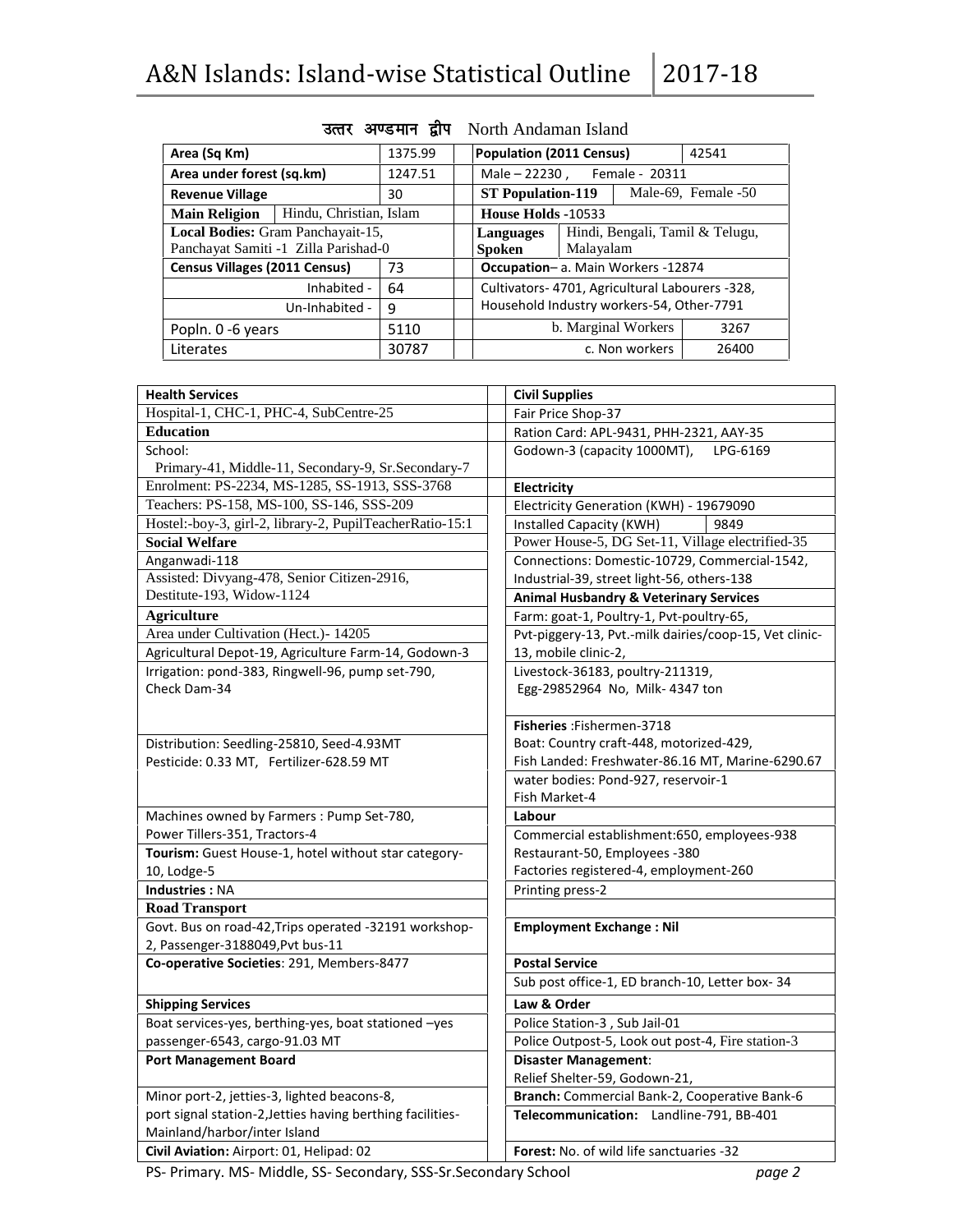| Area (Sq Km)                        |                         | 24.70 | <b>Population (2011 Census)</b><br>600                    |     |  |  |  |  |
|-------------------------------------|-------------------------|-------|-----------------------------------------------------------|-----|--|--|--|--|
| Area under forest (sq.km)           |                         | 15.79 | Male $-328$ , Female $-272$                               |     |  |  |  |  |
| <b>Revenue Village</b>              |                         |       | <b>ST Population</b> : Male-1, Female -0                  |     |  |  |  |  |
| <b>Main Religion</b>                | Hindu, Christian, Islam |       | <b>House Holds -160</b>                                   |     |  |  |  |  |
| <b>Local Bodies:</b>                | nil                     |       | Hindi, Bengali, Tamil & Telugu<br><b>Languages Spoken</b> |     |  |  |  |  |
| <b>Census Villages (2011Census)</b> |                         | 3     | <b>Occupation-a.</b> Main Workers -95                     |     |  |  |  |  |
|                                     | Inhabited -             | 3     | Cultivators-67, Agricultural Labourers-5, Household       |     |  |  |  |  |
| Popln $0 - 6$ years                 |                         | 64    | Industry workers-1, Other-22                              |     |  |  |  |  |
| Literates                           |                         | 431   | b. Marginal Workers-                                      | 107 |  |  |  |  |
|                                     |                         |       | c. Non workers -                                          | 398 |  |  |  |  |

### **स्मिथ द्वीप** Smith Island

| <b>Health Services: Sub Centre-1</b>    | <b>Civil Supplies</b><br>Nil                     |        |  |  |
|-----------------------------------------|--------------------------------------------------|--------|--|--|
| <b>Education</b>                        | Electricity                                      |        |  |  |
| School: Middle-1                        | <b>Electricity Generation (KWH)</b>              | 111202 |  |  |
| Enrolment-MS-35, Teacher-MS-5           | Installed Capacity (KWH)                         | 40     |  |  |
| PupilTeacherRatio-7:1                   | Power House-1, DG Set-1, Villages electrified-1  |        |  |  |
| <b>Social Welfare</b>                   | Connections: Domestic-93, Commercial-8,          |        |  |  |
| Anganwadi-1                             | Industrial-0, street light-1, others-1           |        |  |  |
| <b>Agriculture</b>                      | Animal Husbandry & Veterinary Services - Nil     |        |  |  |
| Area under Cultivation (Hect.) -80      | <b>Fisheries - Nil</b>                           |        |  |  |
| Main Crops: Coconut, A/nut, paddy, veg. | Co-operative Societies: Registrered-1, Member-66 |        |  |  |
| Tourism:<br>Nil                         | <b>Postal Service</b>                            |        |  |  |
| Industries:<br>Nil                      | ED Branch Post Office $-1$ , letter box-3        |        |  |  |
| Nil<br><b>Road Transport:</b>           | <b>Telecommunication</b>                         | Nil    |  |  |
| <b>Shipping Services</b>                | Law & Order<br>Police Outpost-1                  |        |  |  |
| Boat service -Yes, Berthing-Yes,        | Labour - Nil                                     |        |  |  |
| <b>Civil Aviation</b><br>Nil            | <b>Employment Exchange</b>                       | nil    |  |  |
|                                         | <b>Banking</b>                                   | Nil    |  |  |

### **एवीस द्वीप** Aves Island

| Area (Sq Km)                          | 20.0           | Population (2011 Census)                                  |  |  |  |  |  |
|---------------------------------------|----------------|-----------------------------------------------------------|--|--|--|--|--|
| Area under forest (sq.km)             | 0.04           | Male $-2$ , Female $-0$                                   |  |  |  |  |  |
| <b>Revenue Village</b>                | 1              | <b>ST Population:</b> Male-0, Female -0                   |  |  |  |  |  |
| Main Religion Hindu, Christian, Islam |                | <b>HouseHolds -1</b>                                      |  |  |  |  |  |
| <b>Local Bodies: nil</b>              |                | Hindi, Bengali, Tamil & Telugu<br><b>Languages Spoken</b> |  |  |  |  |  |
| Census Villages (2011 Census)         | $\overline{1}$ | Occupation-a. Main Workers -2                             |  |  |  |  |  |
| Inhabited -                           | 1              | Cultivators-0, Agricultural Labourers-2, Household        |  |  |  |  |  |
| Literate                              |                | Industry worker-0, Other-0, Marginal-0, Non-Worker-0      |  |  |  |  |  |

Co-operative Societies: 1 with 16 members, Light house-1

### इण्टरव्यू द्वीप Interview Island

| Area (Sq Km)                                    | 133 | Population (2011 Census)<br>15                     |  |  |  |
|-------------------------------------------------|-----|----------------------------------------------------|--|--|--|
| Area under forest (sq.km)                       | 133 | Male-15, Female-0                                  |  |  |  |
| <b>Revenue Village</b><br>0                     |     | <b>ST Population-2</b><br>Male-2, Female -0        |  |  |  |
| Hindu, Christian, Islam<br><b>Main Religion</b> |     | HouseHolds -4                                      |  |  |  |
| <b>Local Bodies: nil</b>                        |     | Languages Spoken   Hindi, Bengali, Tamil & Telugu  |  |  |  |
| <b>Census Villages (2011 Census)</b>            | 2   | <b>Occupation-a. Main Workers -15</b>              |  |  |  |
| Inhabited -                                     | 1   | Cultivators-0, Agricultural Labourers-0, Household |  |  |  |
| Un-Inhabited -                                  | 1   | Industry workers-0, Other-15                       |  |  |  |
| Literate                                        | 15  | b. Marginal Workers-<br>$\Omega$                   |  |  |  |
|                                                 |     | c. Non workers -<br>- 0                            |  |  |  |

Poultry-25, Egg-1927, Light house-1, Police look out post-1 *page 3*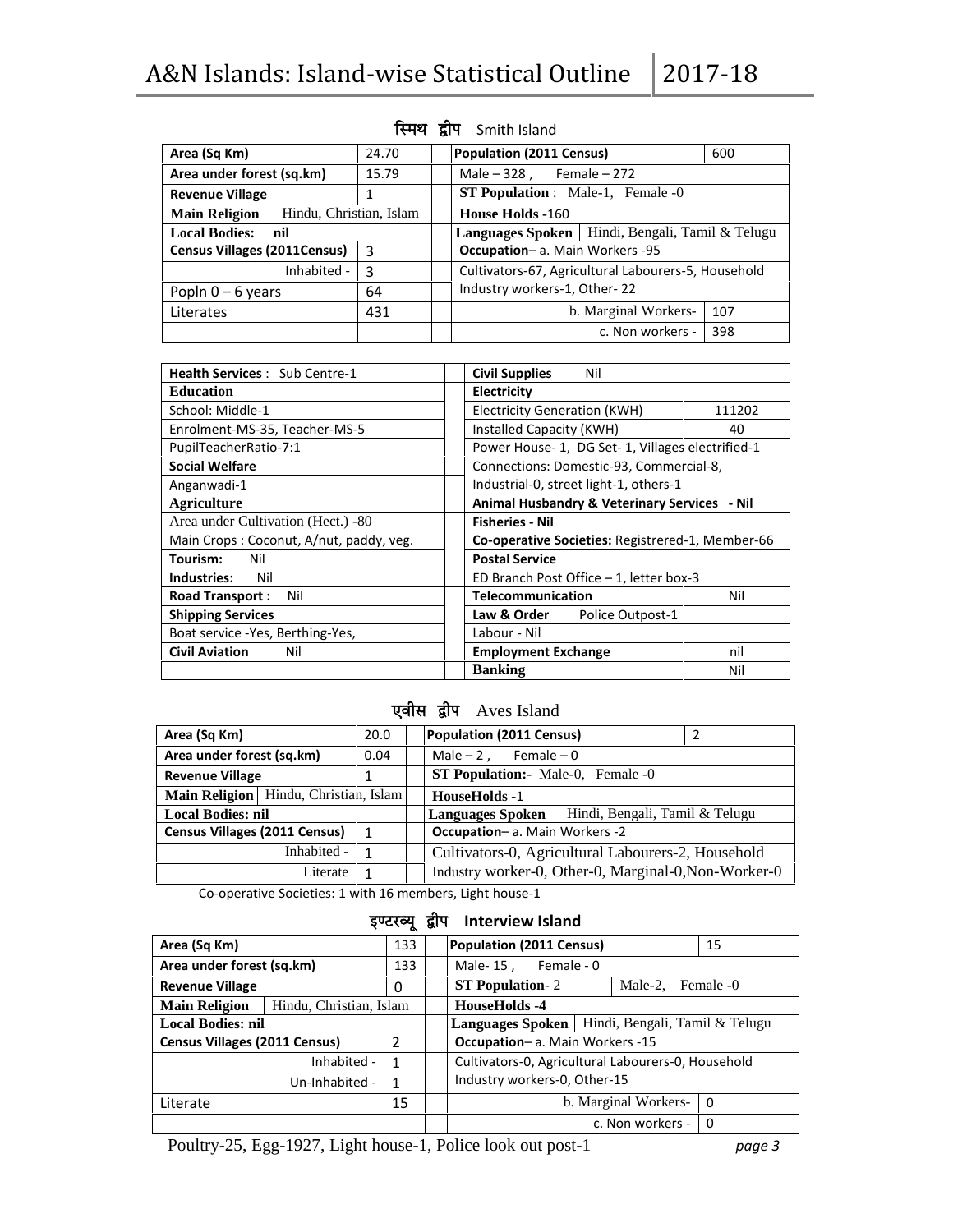| Area (Sq Km)<br>1535.50               |                                  |                     |                                               | <b>Population (2011 Census)</b>                   |  |                                   | 55637 |
|---------------------------------------|----------------------------------|---------------------|-----------------------------------------------|---------------------------------------------------|--|-----------------------------------|-------|
| Area under forest (sq.km)             |                                  | 1348.37             |                                               | Female – 26869<br>Male-28768,                     |  |                                   |       |
| <b>Revenue Village</b>                | 54                               |                     |                                               | <b>ST Population-</b> 510<br>Male-272 Female -238 |  |                                   |       |
| <b>Main Religion</b>                  | Hindu, Christian, Islam          |                     |                                               | House Holds -13823                                |  |                                   |       |
|                                       | Local Bodies: Gram Panchayat-20, |                     |                                               | Hindi, Bengali, Tamil & Telugu,<br>Languages      |  |                                   |       |
| Panchayat Samiti -2, Zilla Parishad-1 |                                  | Malayalam<br>Spoken |                                               |                                                   |  |                                   |       |
| <b>Census Villages (2011 Census)</b>  |                                  | 110                 |                                               |                                                   |  | Occupation-a. Main Workers -16096 |       |
|                                       | Inhabited -                      | 97                  | Cultivators-3082, Agricultural Labourers-479, |                                                   |  |                                   |       |
|                                       | Un-Inhabited -                   | 13                  | Household Industry workers-104, Other-12431   |                                                   |  |                                   |       |
| Population 0-6 years                  |                                  | 6048                |                                               | b. Marginal Workers-<br>3555                      |  |                                   |       |
| Literate                              |                                  | 42298               |                                               |                                                   |  | c. Non workers -                  | 35986 |

### **मध्य अण्डमान द्वीप Middle Andaman Island**

| <b>Health Services</b>                                   | <b>Civil Supplies</b>                                     |
|----------------------------------------------------------|-----------------------------------------------------------|
| CHC-1, PHC-2, Subcentre-14 Bed -128                      | Fair Price Shop<br>97                                     |
| <b>Education</b>                                         | Ration Card: APL- 16599, PHH-1556, AAY- 24                |
| School: PrePrimary-5, Primary-60, Middle-20,             | Godown with capacity (No./MT)<br>6/1650                   |
| Secondary-12, Senior Secondary-10                        | LPG-8637                                                  |
| Enrollment:PP-241,P-2147,m-2759,s-2654,SS-4597           | Electricity                                               |
| Teacher:- PrePrimary-15, Primary-203, Middle-226,-       | Electricity Generation (KWH) 26044008                     |
| Secondary 199, Senior Secondary-364                      | Installed Capacity (KWH) 8756                             |
| Library-3, Hostel: Boy-3, Girl-2                         | Power House-4, DG Set- 15, Villages electrified -73       |
| Pupil Teacher Ratio 12:1                                 | Connections: Domestic - 16264, Commercial-2962,           |
|                                                          | Industrial-62, Street Light-112, Others-257               |
| <b>Social Welfare</b>                                    | <b>Animal Husbandry &amp; Veterinary Services</b>         |
| Anganwadi-127                                            | Veterinary Clinic-21, Mobile Vet Clinic-3                 |
| Assisted: Divyang-412, Senior Citizen-2889,              | Farms: Pig-1, goat-1, poultry-1                           |
| Destitute-188, Widow-1092                                | Production: Milk (000'tons)-2965, Egg (Nos)-10217699      |
| <b>Agriculture</b>                                       | Poultry-170615, Livestock-29572                           |
| Area under Cultivation (Hect.) - 2996                    | Pvt .poultry-65, pvt. piggery-89, pvt. milk dairy/coop-55 |
| Agricultural Depot-12, Agricultural Farm-8, godown-3     | <b>Fisheries</b>                                          |
| Irrigation Source: pond-205, Ringwell-52, pumpset-       | Fishermen -1299                                           |
| 268, Check Dam-26                                        | Country Craft - 290, Motorized Boat-79                    |
| Distribution: Seedling-22592, Seed-2.63 MT Pesticide:    | Cold Storage/ Capacity (in ton/day) -15 ton per day       |
| 0.26MT, Fertilizer-214.78 MT                             | Fish landed $(MT)$ : Fresh water-88.84, Marine - 3458     |
| Machine owned by Farmers: Pump Set-270, Power            | Water Bodies- ponds-844, Fish Market-03                   |
| Tiller-74, Tractor- 5                                    | Ice Plant-1, Capacity (in tons/Day)-10 per day            |
| Main Crops: Paddy, Pulses, Oil seeds, Vegetables,        | Co-operative Societies: Registered-407, members-          |
| Coconut, A/nut, Fruits, Spices                           | 10632                                                     |
| Tourism-                                                 | <b>Postal Service</b>                                     |
| GuestHouse-1, Hotel without Star catagory-6, Lodge-2     | Sub Post Office -4, ED Branch-13, letterBox-18            |
| Industries : MSME-Nil,                                   | Telecommunication                                         |
| Industrial Training Institute - 1, Industrial Estate - 1 | Land Line-1414, Broadband-922                             |
| <b>Road Transport:</b>                                   | Mass Media & Entertainment - Nil                          |
| Govt. Bus-31, trips operated-5963, Workshop-1,           | Law & Order: Police Station-3, Police Outpost-3,          |
| passenger-874113, Pvt. bus-6                             | Fire Stattion-3                                           |
| <b>Shipping Services:</b>                                | Banking: Commercial Bank-3, Cooperative Bank-6            |
| Boat service -Y, Berthing-Y, Passenger Boat Station-Y    | Labour: Commercial establishment-180,                     |
| Trip made-425, passenger-25339, Cargo-75.85              | employment-735                                            |
| Port Management Board: Minor port-1, jetties-8,          | Restaurant-49, employment-226, Factories registered-4,    |
| lighted beacon-1, port signal station-1,                 | employment-205, Trade union-Nil, Printing Press-2         |
| Jetties having berthing facilities -Harbour ferry/Inter  |                                                           |
| Island ferry                                             |                                                           |
| Forest: wild life Sanctuary -32                          | <b>Assistance Employment Bureau: 1</b>                    |
|                                                          | Disaster Management-Relief shelter-40, Godown-14          |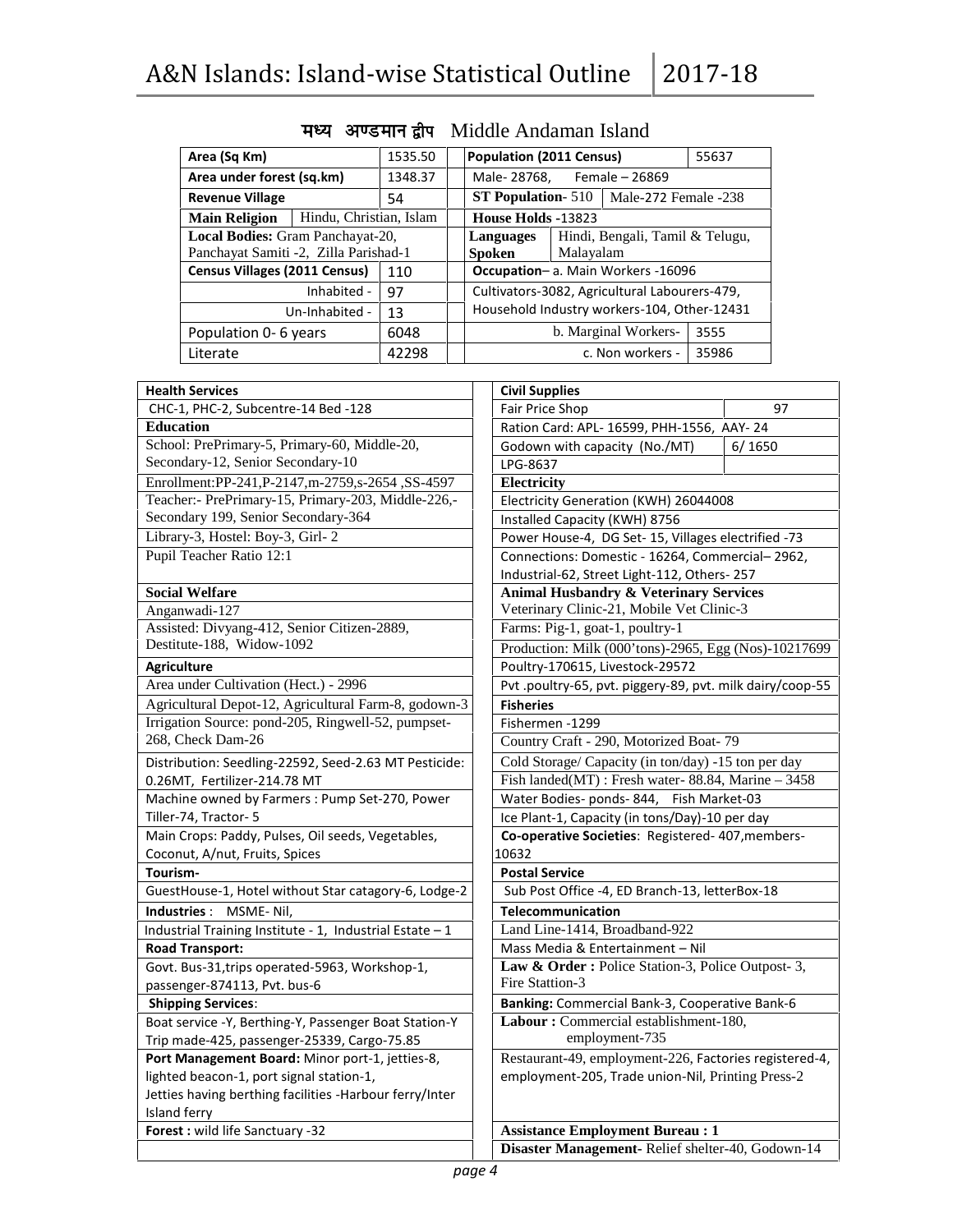|                                                 |                | A&N Islands: Island-wise Statistical Outline                 | 2017-18             |
|-------------------------------------------------|----------------|--------------------------------------------------------------|---------------------|
|                                                 |                | लॉग द्वीप Long Island                                        |                     |
| Area (Sq Km)                                    | 17.90          | <b>Population (2011 Census)</b>                              | 1032                |
| Area under forest (sq.km)                       | 13.88          | Male-529, Female - 503                                       |                     |
| <b>Revenue Village</b>                          | 1              | <b>ST Population-36</b>                                      | Male-21, Female -15 |
| Hindu, Christian, Islam<br><b>Main Religion</b> |                | HouseHolds -325                                              |                     |
| <b>Local Bodies: Gram Panchayat-1</b>           |                | Languages Spoken   Hindi, Bengali, Tamil & Telugu            |                     |
| <b>Census Villages (2011Census)</b>             | $\overline{2}$ | Occupation- a. Main Workers -251                             |                     |
| Inhabited -                                     | $\overline{2}$ | Cultivators-41, Agricultural Labourers-0, Household Industry |                     |
| Popln $0 - 6$ years                             | 91             | workers-1, Other-209, marginal-73, NonWorker-708             |                     |

| <b>Health Services: PHC-1</b>                      | <b>Civil Supplies: nil</b>                        |
|----------------------------------------------------|---------------------------------------------------|
| <b>Education: School: SrSecondary-1</b>            | Electricity                                       |
| Enrolment: S. Secondary-132, Teachers-24,          | Electricity Generation (KWH) - 451397             |
| Library-1, Pupil Teachers Ratio -05:1              | Installed Capacity (KWH) - 640                    |
| Social Welfare: Anganwadi-3                        | Power House-1, DG Set-4, Villages electrified-2   |
| Assistance: Senior Citizen-7, Destitute-2, Widow-3 | Connections: Domestic - 284, Commercial-69,       |
| Agriculture: Area under Cultivation (Hect.)- Nil   | Industrial- 1, Street Light-2, Others-8           |
| <b>Agricultural Farm-2</b>                         |                                                   |
| Crops: Paddy, Vegetables, Coconut, Banana & A/nut  | <b>Animal Husbandry &amp; Veterinary Services</b> |
| Tourism<br>Hotels without Star category-1          | Poultry-2251, Livestock-676                       |
| <b>Industries - Nil</b>                            | Production: Egg-95960, Milk-13 kgs.               |
| <b>Road Transport-Nil</b>                          | <b>Fisheries</b><br>- Nil                         |
| <b>Shipping Services</b>                           | Co-operative Societies: Registrered-4, members-48 |
| Boat service-Y, Berthing-Y, Boat Station-Y         | Postal Service: Sub Post Office-1, Letter box-2   |
| Port Management Board: Jetty-01, Jetties having    | <b>Telecommunication--- Nil</b>                   |
| berthing facilities-inter island                   |                                                   |
| Civil Aviation: Helipad-01                         | Law & Order: Police Outpost-1                     |
| <b>Banking-Cooperative bank branch-1</b>           | <b>Labour:</b> Commercial establishment-117,      |
|                                                    | employment-550, Restaurant-2, employment-12,      |
| Disaster Management: Relief godown-1, shelter-1    |                                                   |

# **नार्थ पैसेज द्वीप North Passage Island**

| Area (Sq Km)                          | 21.96 | Population (2011 Census)<br>3                         |
|---------------------------------------|-------|-------------------------------------------------------|
| Area under forest (sq.km)             | 21.96 | Male-3.<br>Female -0                                  |
| <b>Revenue Village</b>                | 0     | <b>ST Population-0</b><br>Male-0, Female -0           |
| Main Religion Hindu, Christian, Islam |       | <b>House Holds -2</b>                                 |
| <b>Local Bodies: nil</b>              |       | Languages Spoken   Hindi, Bengali, Tamil & Telugu     |
| <b>Census Villages (2011Census)</b>   | -2    | <b>Occupation-</b> a. Main Workers -3                 |
| Inhabited - $\vert$                   |       | Cultivators-0, Agricultural Labourers-3, Household    |
| Un-Inhabited - I                      |       | Industry workers-0, Other-0, Mariginal-0, NonWorker-0 |

Village electrified-1, Village with piped water-1, Area under cultivation-18, Crop-Coconut

### ेट **}hi** Strait Island

| Area (Sq Km)                          | 6.01 | Population (2011 Census)                      | 39                                                          |
|---------------------------------------|------|-----------------------------------------------|-------------------------------------------------------------|
| Area under forest (sq.km)             | 6.01 | Male-26, Female-13                            |                                                             |
| <b>Revenue Village</b>                | 0    | <b>ST Population-25</b>                       | Male-13, Female -12                                         |
| Main Religion Hindu, Christian, Islam |      | <b>House Holds -14</b>                        |                                                             |
| <b>Local Bodies: nil</b>              |      | <b>Languages Spoken</b>                       | Hindi, Bengali, Tamil & Telugu                              |
| Census Villages (2011Census) 1        |      | <b>Occupation-a.</b> Main Workers -28         |                                                             |
| Inhabited -                           |      |                                               | Cultivators-0, Agricultural Labourers-0, Household Industry |
|                                       |      | workers-0, Other-28, Marginal-0, nonworker-11 |                                                             |

Light house-1, Health: Sub Centre-1, Education:School-Middle-1, Enrolment-1, Teacher-1, Anganwadi-1, Boat Service-yes, Police look out post-1, Poultry(population)-11,

Electricity Generation-64458 KWH, Installed Capacity-15 KWH, power house-1, DGSet-1, village electrified – 1, Jetties -1, Light House -1,Jetties having berthing facilities-Inter Island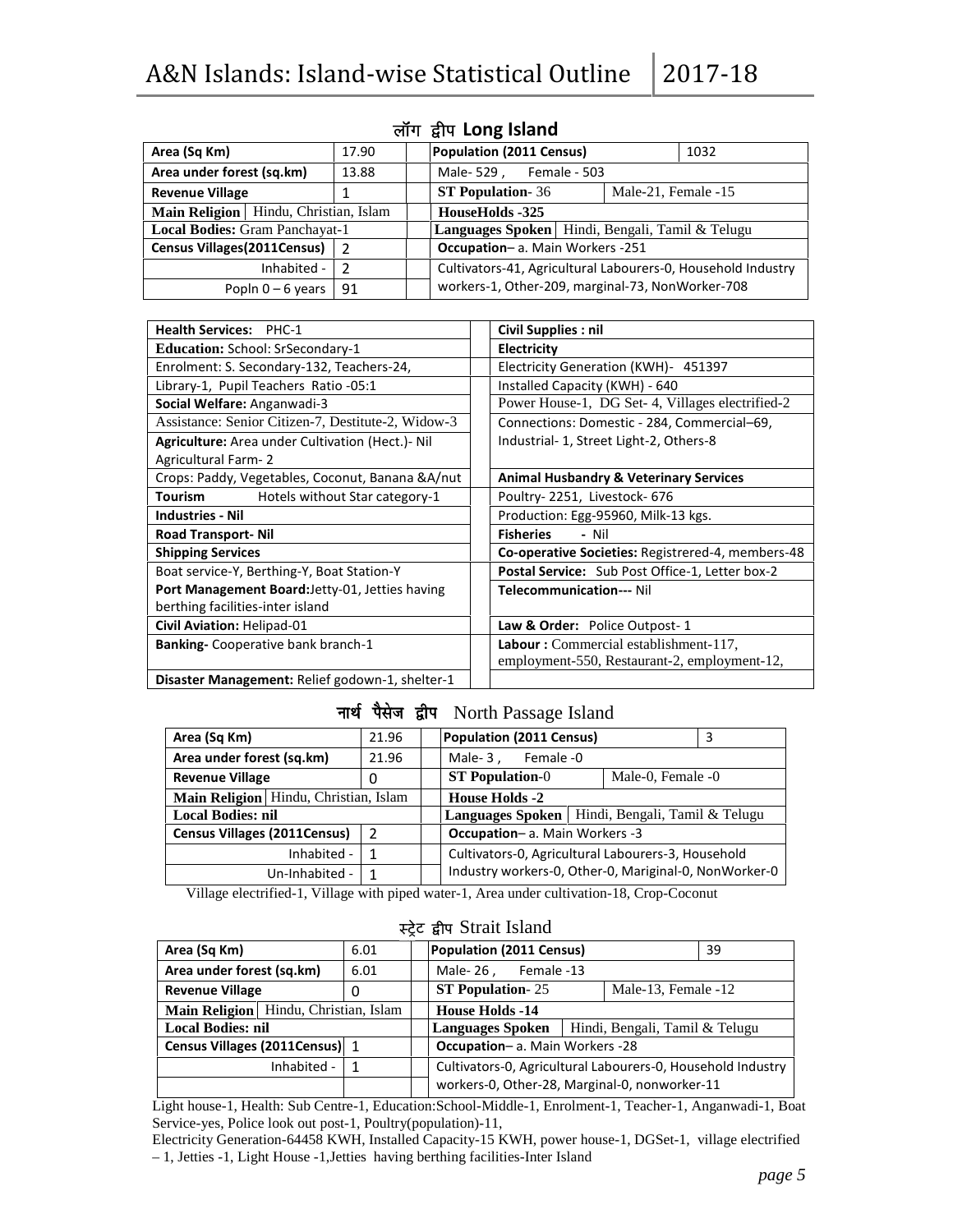| Area (Sq Km)                                             | 297.60                                                   | <b>Population (2011 Census)</b><br>5686 |        |                                                     |              |                                                       |        |  |
|----------------------------------------------------------|----------------------------------------------------------|-----------------------------------------|--------|-----------------------------------------------------|--------------|-------------------------------------------------------|--------|--|
| Area under forest (sq.km)                                | 283.20                                                   |                                         |        | Male-2919,                                          | Female -2767 |                                                       |        |  |
| <b>Revenue Village</b>                                   | 12                                                       |                                         |        | ST Population-60                                    |              | Male-33, Female -27                                   |        |  |
| Hindu, Christian, Islam<br><b>Main Religion</b>          |                                                          |                                         |        | <b>House Holds -1328</b>                            |              |                                                       |        |  |
| Local Bodies: Gram Panchayat-2,                          |                                                          |                                         |        | Hindi, Bengali, Tamil & Telugu,<br><b>Languages</b> |              |                                                       |        |  |
| Panchayat Samiti -0, Zilla Parishad-0                    |                                                          |                                         | Spoken |                                                     | Malayalam    |                                                       |        |  |
| <b>Census Villages (2011 Census)</b>                     | 26                                                       |                                         |        |                                                     |              | Occupation-a. Main Workers -1633                      |        |  |
| Inhabited -                                              | 23                                                       |                                         |        |                                                     |              | Cultivators-476, Agricultural Labourers-56, Household |        |  |
| Un-Inhabited -                                           | $\overline{3}$                                           |                                         |        | Industry workers-23, Other-1078                     |              |                                                       |        |  |
| Popln 0-6 years                                          | 510                                                      |                                         |        |                                                     |              | b. Marginal Workers-                                  | 539    |  |
| Literate                                                 | 4287                                                     |                                         |        |                                                     |              | c. Non workers -                                      | 3514   |  |
| <b>Health Services:</b>                                  |                                                          |                                         |        | <b>Civil Supplies</b>                               |              |                                                       |        |  |
| PHC-1, Sub Centre-4,                                     |                                                          |                                         |        | Fair Price Shop: nil given                          |              |                                                       | 13     |  |
| <b>Education</b>                                         |                                                          |                                         |        |                                                     |              | Godown with capacity (No./MT)- 5/1050                 |        |  |
|                                                          | School: Primary-6, Middle-2, Secondary-1, Sr.Secondary-1 |                                         |        |                                                     |              |                                                       |        |  |
| Enrolment:                                               |                                                          |                                         |        | Electricity<br><b>Electricity Generation (KWH)</b>  |              |                                                       | 465749 |  |
| Primary-64, Middle-149, Secondary-128, Sr.Secondary-482  |                                                          |                                         |        | Installed Capacity (KWH) -                          |              |                                                       | 512    |  |
| Teacher:-                                                |                                                          |                                         |        |                                                     |              | Power House- 1, DG Set-2, Villages electrified- 19    |        |  |
| Primary-11, Middle-21, Secondary-14, Sr. Secondary -40   |                                                          |                                         |        | <b>Animal Husbandry &amp; Veterinary Services</b>   |              |                                                       |        |  |
| [Hostel: Girl-1],<br>Pupil Teacher Ratio 09:1            |                                                          |                                         |        | Production:                                         |              |                                                       |        |  |
| <b>Social Welfare</b>                                    |                                                          |                                         |        |                                                     |              | Milk (000'tons)-524, Egg -1103907                     |        |  |
| Anganwadi-19                                             |                                                          |                                         |        |                                                     |              | Poultry-24124, Livestock-5575                         |        |  |
| Assisted: Divyang -90, Senior Citizen -97, Destitute-5,  |                                                          |                                         |        | <b>Fisheries</b>                                    |              |                                                       |        |  |
| Widow-75                                                 |                                                          |                                         |        | Fish Market-1                                       |              |                                                       |        |  |
| <b>Agriculture</b>                                       |                                                          |                                         |        | 437                                                 |              | Co-operative Societies: Registered - 12, members-     |        |  |
| Area under Cultivation (Hect.)-476                       |                                                          |                                         |        | <b>Postal Service</b>                               |              |                                                       |        |  |
| Agricultural Depot-2., Agriculture Farm-1                |                                                          |                                         |        | Sub Post Office-1, ED Branch -2, Letter Box-4       |              |                                                       |        |  |
| Machines owned by Farmers: Pump Set-10, Power Tiller-5   |                                                          |                                         |        | <b>Telecommunication</b>                            |              |                                                       |        |  |
| Crops: Paddy, Vegetables, Coconut, Banana, A/nut & Fruit |                                                          |                                         |        | Land Line-102, Broadband-38                         |              |                                                       |        |  |
| Tourism: Hotels without Star catagory-5                  |                                                          |                                         |        | Law & Order                                         |              |                                                       |        |  |
| <b>Industries nil</b>                                    |                                                          |                                         |        |                                                     |              | Police Station-1, Fire Station-1                      |        |  |
| <b>Road Transport:</b>                                   |                                                          |                                         |        | <b>Banking</b>                                      |              |                                                       |        |  |
| Govt. Bus on road -15, Trips operated-7832, Workshop-1,  |                                                          |                                         |        |                                                     |              | Branch: Commercial Bank-2, Cooperative Bank-1         |        |  |
| Passenger-503394, Pvt. Bus on road-01                    |                                                          |                                         |        |                                                     |              |                                                       |        |  |
| b. Shipping Services: harbor ferry Jetty-1               |                                                          |                                         |        | Labour:                                             |              |                                                       |        |  |
| Boat service-Y, Berthing-Y, Passenger Boat Station-Yes,  |                                                          |                                         |        |                                                     |              | Commercial est-100, employment-660                    |        |  |
| c. Civil Aviation: Helipad - 01                          |                                                          |                                         |        |                                                     |              | Restaurant-24, employment-225                         |        |  |
| Light house-1                                            |                                                          |                                         |        |                                                     |              | Disaster Management: Relief godwon-3, shelter-2       |        |  |
| Forest: Wild Life Sanctuary - 10                         |                                                          |                                         |        |                                                     |              | Port Management: Jetty-01, Jetties having berthing    |        |  |
|                                                          |                                                          |                                         |        |                                                     |              | facilities-Harbour/Vehicle ferry                      |        |  |

# **बाराटांग }hi** Baratang Island

# फ्लैट बे द्वीप Flat Bay Island

| Area (Sq Km)                         |                         | 9.36        |              | <b>Population (2011 Census)</b>                             |                  |  |
|--------------------------------------|-------------------------|-------------|--------------|-------------------------------------------------------------|------------------|--|
| Area under forest (sq.km)            |                         | 9.36        |              | Male $-5$ ,<br>Female -0                                    |                  |  |
| <b>Revenue Village</b>               |                         |             |              | <b>ST Population-</b>                                       | Male-5, Female-0 |  |
| <b>Main Religion</b>                 | Hindu, Christian, Islam |             |              | <b>House Holds -2</b>                                       |                  |  |
| <b>Local Bodies: nil</b>             |                         |             |              | Languages Spoken   Hindi, Bengali, Tamil & Telugu           |                  |  |
| <b>Census Villages (2011 Census)</b> |                         |             |              | Occupation- a. Main Workers -5                              |                  |  |
|                                      |                         | Inhabited - | $\mathbf{1}$ | Cultivators-5, Agricultural Labourers-0, Household Industry |                  |  |
|                                      | Un-Inhabited -          |             | $\Omega$     | workers-0, Other-0, Marginal-0, NonWorker-0                 |                  |  |

Poultry-72, Livestock-25, Production: Egg-4092, milk-847,Water bodies(Agriculture)-1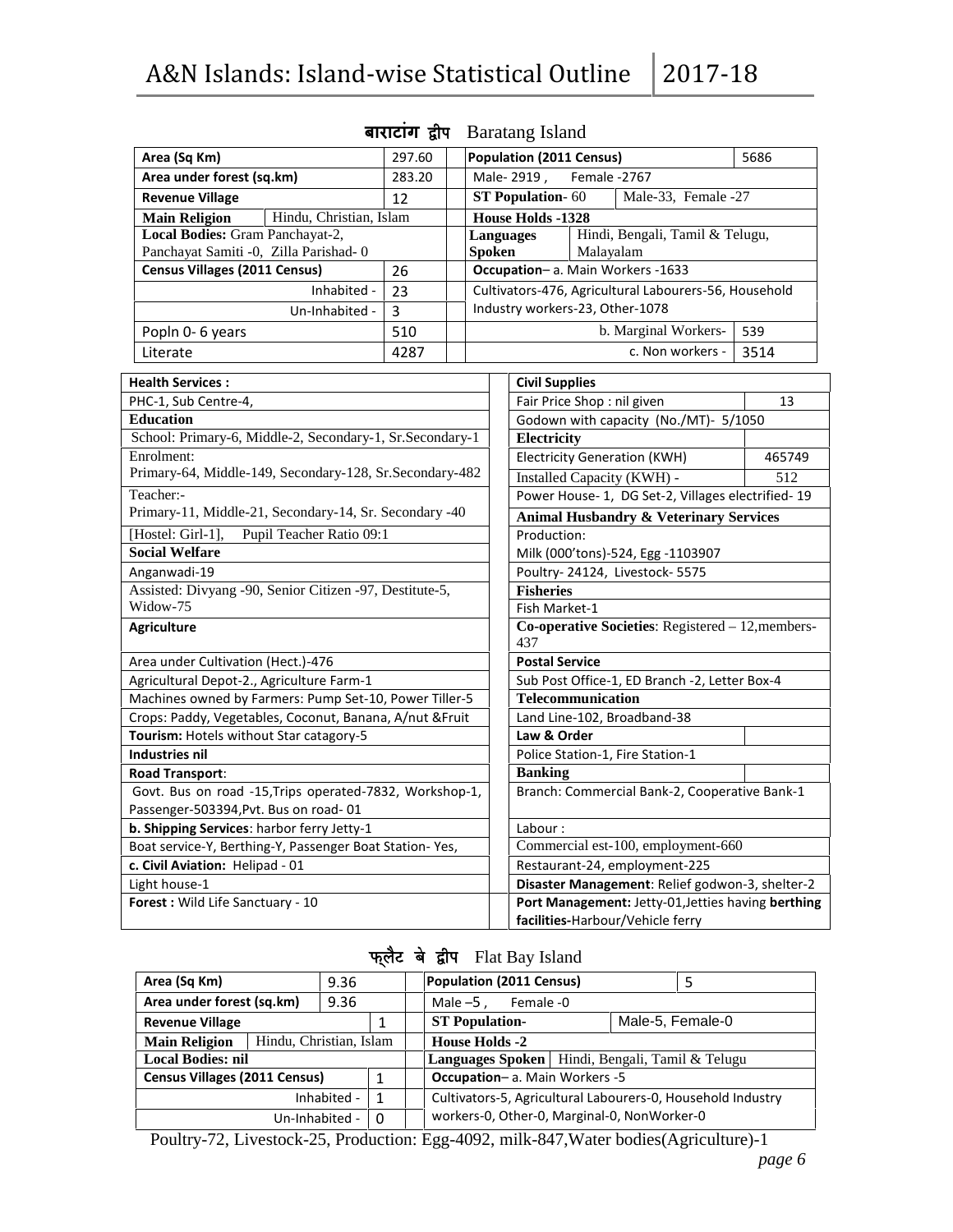| A&N Islands: Island-wise Statistical Outline 2017-18 |        |                                                       |                      |           |
|------------------------------------------------------|--------|-------------------------------------------------------|----------------------|-----------|
|                                                      |        | हैवलॉक द्वीप Havelock Island                          |                      |           |
| Area (Sq Km)                                         | 113.93 | <b>Population (2011 Census)</b>                       |                      | 6315      |
| Area under forest (sq.km)                            | 95.60  | Male-3495, Female-2820                                |                      |           |
| <b>Revenue Village</b>                               | 5      | <b>ST Population-21</b>                               | Male $-13$           | Female -8 |
| Hindu, Christian, Islam<br><b>Main Religion</b>      |        | House Holds $-1641$                                   |                      |           |
| <b>Local Bodies:</b> Gram Panchayat-2,               |        | Languages Spoken   Hindi, Bengali, Tamil & Telugu     |                      |           |
| <b>Census Villages (2011 Census)</b>                 | 5      | Occupation- a. Main Workers -2324                     |                      |           |
| Inhabited                                            | 5      | Cultivators-643, Agricultural Labourers-66, Household |                      |           |
|                                                      |        | Industry workers-8, Other-1607                        |                      |           |
| Population $0 - 6$ years                             | 678    |                                                       | b. Marginal Workers- | 348       |
| Literates                                            | 4894   |                                                       | c. Non workers -     | 3643      |

| Health Services: PHC-1, Sub Centre-2                    | <b>Civil Supplies</b>                               |          |  |  |  |
|---------------------------------------------------------|-----------------------------------------------------|----------|--|--|--|
| <b>Education</b>                                        | Fair Price Shop                                     | 4        |  |  |  |
| School:-PP-1, Primary-2, Middle-2, SrSecondary-1        | Godown with capacity (No./MT)                       | 1/200    |  |  |  |
| Enrolment:-Pre Primary-21                               | Electricity                                         |          |  |  |  |
| Primary-99, Middle-127, Sr. Secondary - 923             |                                                     |          |  |  |  |
|                                                         | <b>Electricity Generation (KWH)</b>                 | 10683334 |  |  |  |
| Teachers: PP-1, Primary-7, Middle-18, Sr Secondary -50  | Installed Capacity (KWH)                            | 4280     |  |  |  |
| Pupil Teacher Ratio 15:1<br>Library $-1$ ,              | Power House-1, DG Set-8, Village electrified-6      |          |  |  |  |
| <b>Social Welfare</b>                                   | Connections: Domestic-1553, Commercial-463,         |          |  |  |  |
| Anganwadi-13 Assisted: Divyang-47, Senior Citizen-283,  | Industrial- 9, Street Light-9, Others-30            |          |  |  |  |
| Destitue-19, Widow-134                                  | <b>Animal Husbandry &amp; Veterinary Services</b>   |          |  |  |  |
| Agriculture: Area under Cultivation (Hect.)-728         | Veterinary Clinic-2, Mobile Vet Clinic-1            |          |  |  |  |
|                                                         | Pvt poultry-11, pvt milk dairy/coop-10              |          |  |  |  |
| Agricultural Depot-2, Agriculture Farm-1, Check Dam-    | Production: Milk (000'tons) -144, Egg (lakhs)-Egg-  |          |  |  |  |
| 6,Godown-1                                              | 1300259, Poultry-15682, Livestock-1607              |          |  |  |  |
| Machines owned by Farmer: Pump Set-30,                  | Fisheries: Fishermen-557, Country Craft boat - 29,  |          |  |  |  |
| Power Tiller-6, Tractor-5                               | Motorized Boat-61                                   |          |  |  |  |
| Main Crops: Paddy, Pulses, Oil Seeds, Vegetables,       | Fish Landed (MT): Marine-856.57                     |          |  |  |  |
| Coconut, Banana, A/nut & Fruits                         | Water Bodies pond-105, Fish Market-1                |          |  |  |  |
| Tourism : Guest House-1, Hotel without Star-45, Lodge-2 | Co-operative Societies: Registered - 22,            |          |  |  |  |
|                                                         | members-1182                                        |          |  |  |  |
| Industries - nil                                        | <b>Postal Service</b>                               |          |  |  |  |
| Road Transport:- Govt. Bus on road-10, Trips operated - | Sub Post Office-1, ED Branch-2, letter box-4        |          |  |  |  |
| 6201 passenger-539819                                   |                                                     |          |  |  |  |
| <b>b. Shipping Services</b>                             | Telecommunication                                   |          |  |  |  |
| Boat service -Y, Berthing-Y, Passenger Boat Station-N,  | Land Line-261, Broadband-205                        |          |  |  |  |
| Trip made from P/B-Y(2242), passenger-231267            |                                                     |          |  |  |  |
| Civil Aviation: Helipad-1, Passenger embarked -2265     | Law & Order                                         |          |  |  |  |
| <b>Port Management Board</b>                            | Police Station-1, Police Outpost-1, Fire Station-01 |          |  |  |  |
| Minor port-1, jetties-1, lighted beacon-5,              | Labour: Commercial est-25, employment-50,           |          |  |  |  |
| port signal station-1,                                  | Restaurant-40, employment-225                       |          |  |  |  |
| Jetties having berthing facilities-inter island         |                                                     |          |  |  |  |
| Disaster Management: relief godown-2, shelter-3         | Banking: Branch: Commercial Bank-1,                 |          |  |  |  |
|                                                         | Cooperative Bank-1                                  |          |  |  |  |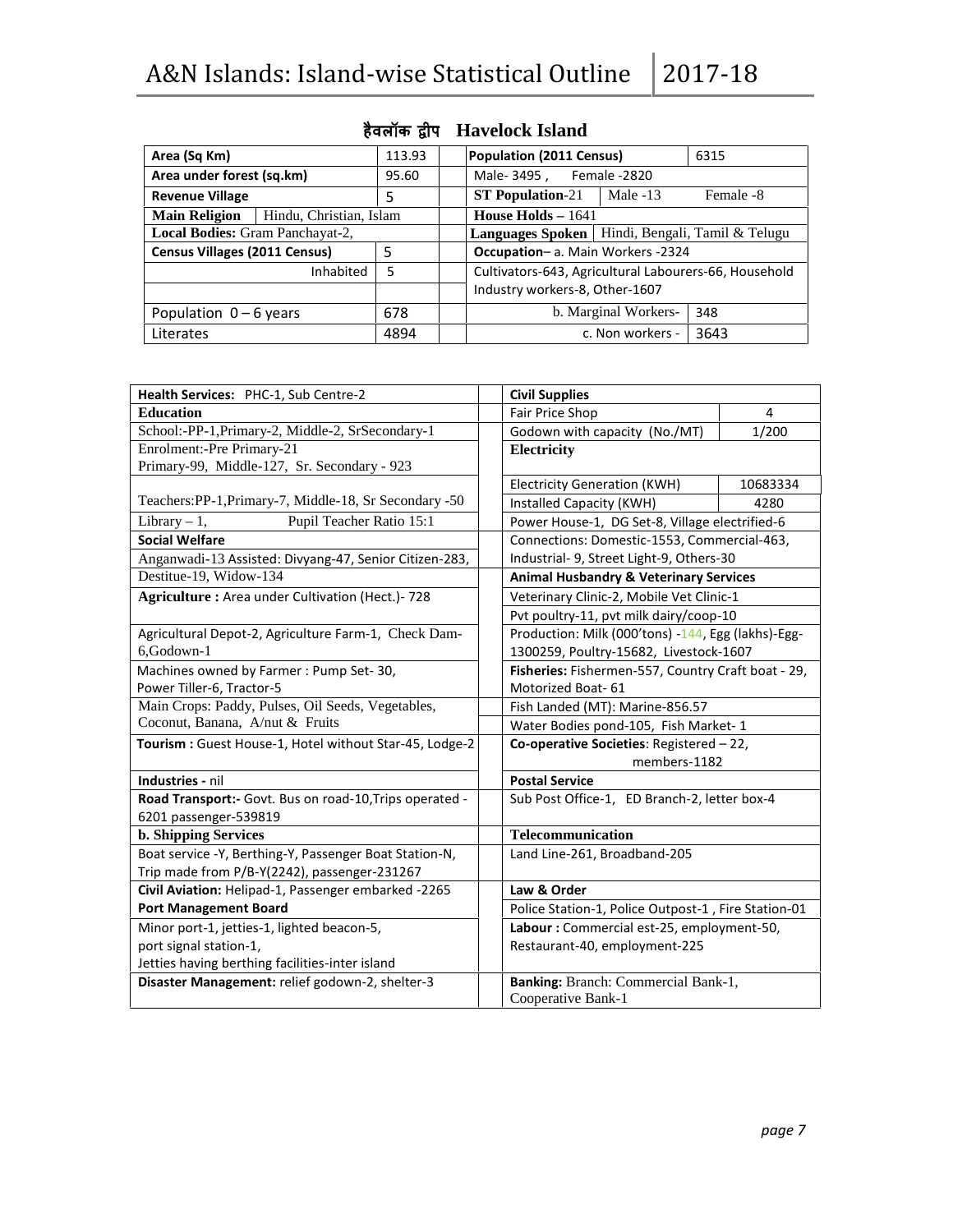| Area (Sq Km)                         |                         | 18.90 | <b>Population (2011 Census)</b>              |                      | 3040                           |
|--------------------------------------|-------------------------|-------|----------------------------------------------|----------------------|--------------------------------|
| Area under forest (sq.km)            |                         | 6.47  | Male-1625, Female-1415                       |                      |                                |
| <b>Revenue Village</b>               |                         | 5     | <b>ST Population-3.</b>                      | Male -3, Female -0   |                                |
| <b>Main Religion</b>                 | Hindu, Christian, Islam |       | $HouseHolds - 735$                           |                      |                                |
| Local Bodies: Gram Panchayat-1,      |                         |       | <b>Languages Spoken</b>                      |                      | Hindi, Bengali, Tamil & Telugu |
| <b>Census Villages (2011 Census)</b> |                         | 5     | Occupation- a. Main Workers -1004            |                      |                                |
| Inhabited -5 $\vert$                 | Un-Inhabited-0          |       | Cultivators-380, Agricultural Labourers-268, |                      |                                |
|                                      |                         |       | Household Industry workers-4, Other-352      |                      |                                |
| Popln $0 - 6$ years                  |                         | 359   |                                              | b. Marginal Workers- | 512                            |
| Literates                            |                         | 2311  |                                              | c. Non workers -     | 1524                           |

### **नील }hi Neil Island**

| <b>Civil Supplies</b><br>Health Services: PHC-1, SubCentre-1<br><b>Education</b><br>Fair Price Shop<br>$\overline{2}$<br>School:- Primary-1, Middle-1, Sr. Secondary-1<br>1/100<br>Godown with capacity (No./MT)<br>Enrolment: Primary-28, Middle-89, SrSecondary-461<br>Electricity<br>Teachers:-Primary-3, Middle-10, Sr.Secondary-43<br><b>Electricity Generation (KWH)</b><br>3527683<br>Library-1,<br>Pupil Teacher Ratio 10:1<br>Installed Capacity (KWH)<br>2096<br><b>Social Welfare</b><br>Power House-1, DG Set-7, Villages electrified - 5<br>Anganwadi-10<br>Connections: Domestic-809, Commercial-181,<br>Assisted: Divyang-22, Senior Citizen-270,<br>Industrial-14, Street Light-1, Others-82<br>Destitute-7, Widow-75<br><b>Agriculture</b><br><b>Animal Husbandry &amp; Veterinary Services</b><br>Area under Cultivation (Hect.)- 298<br>Veterinary Clinic-1, mobile vet clinic-1, Production:<br>Agricultural Depot-1, Agriculture Farm -1, Godown-1<br>Milk (000'tons) -2082, Egg-52776<br>Irrigation Source: Nil<br>Poultry- 9647, Livestock- 1615<br>Fisheries: Fishermen-285, Boat: Country Craft-2,<br>Distribution: Seedling-Nil, Fertilizers-5 MT<br>Motorized- 17, Fish Landed (MT): Marine-<br>Machine owned by Farmer: Pump Set-251, Power<br>Tiller-10, Tractor-7<br>337.19, Water Bodies pond-70, Fish Market-1<br>Main Crops: Paddy, Pulses, Oil Seeds, Vegetables,<br>Co-operative Societies: Registered - 7, members-611 |
|------------------------------------------------------------------------------------------------------------------------------------------------------------------------------------------------------------------------------------------------------------------------------------------------------------------------------------------------------------------------------------------------------------------------------------------------------------------------------------------------------------------------------------------------------------------------------------------------------------------------------------------------------------------------------------------------------------------------------------------------------------------------------------------------------------------------------------------------------------------------------------------------------------------------------------------------------------------------------------------------------------------------------------------------------------------------------------------------------------------------------------------------------------------------------------------------------------------------------------------------------------------------------------------------------------------------------------------------------------------------------------------------------------------------------------------------------------|
|                                                                                                                                                                                                                                                                                                                                                                                                                                                                                                                                                                                                                                                                                                                                                                                                                                                                                                                                                                                                                                                                                                                                                                                                                                                                                                                                                                                                                                                            |
|                                                                                                                                                                                                                                                                                                                                                                                                                                                                                                                                                                                                                                                                                                                                                                                                                                                                                                                                                                                                                                                                                                                                                                                                                                                                                                                                                                                                                                                            |
|                                                                                                                                                                                                                                                                                                                                                                                                                                                                                                                                                                                                                                                                                                                                                                                                                                                                                                                                                                                                                                                                                                                                                                                                                                                                                                                                                                                                                                                            |
|                                                                                                                                                                                                                                                                                                                                                                                                                                                                                                                                                                                                                                                                                                                                                                                                                                                                                                                                                                                                                                                                                                                                                                                                                                                                                                                                                                                                                                                            |
|                                                                                                                                                                                                                                                                                                                                                                                                                                                                                                                                                                                                                                                                                                                                                                                                                                                                                                                                                                                                                                                                                                                                                                                                                                                                                                                                                                                                                                                            |
|                                                                                                                                                                                                                                                                                                                                                                                                                                                                                                                                                                                                                                                                                                                                                                                                                                                                                                                                                                                                                                                                                                                                                                                                                                                                                                                                                                                                                                                            |
|                                                                                                                                                                                                                                                                                                                                                                                                                                                                                                                                                                                                                                                                                                                                                                                                                                                                                                                                                                                                                                                                                                                                                                                                                                                                                                                                                                                                                                                            |
|                                                                                                                                                                                                                                                                                                                                                                                                                                                                                                                                                                                                                                                                                                                                                                                                                                                                                                                                                                                                                                                                                                                                                                                                                                                                                                                                                                                                                                                            |
|                                                                                                                                                                                                                                                                                                                                                                                                                                                                                                                                                                                                                                                                                                                                                                                                                                                                                                                                                                                                                                                                                                                                                                                                                                                                                                                                                                                                                                                            |
|                                                                                                                                                                                                                                                                                                                                                                                                                                                                                                                                                                                                                                                                                                                                                                                                                                                                                                                                                                                                                                                                                                                                                                                                                                                                                                                                                                                                                                                            |
|                                                                                                                                                                                                                                                                                                                                                                                                                                                                                                                                                                                                                                                                                                                                                                                                                                                                                                                                                                                                                                                                                                                                                                                                                                                                                                                                                                                                                                                            |
|                                                                                                                                                                                                                                                                                                                                                                                                                                                                                                                                                                                                                                                                                                                                                                                                                                                                                                                                                                                                                                                                                                                                                                                                                                                                                                                                                                                                                                                            |
|                                                                                                                                                                                                                                                                                                                                                                                                                                                                                                                                                                                                                                                                                                                                                                                                                                                                                                                                                                                                                                                                                                                                                                                                                                                                                                                                                                                                                                                            |
|                                                                                                                                                                                                                                                                                                                                                                                                                                                                                                                                                                                                                                                                                                                                                                                                                                                                                                                                                                                                                                                                                                                                                                                                                                                                                                                                                                                                                                                            |
|                                                                                                                                                                                                                                                                                                                                                                                                                                                                                                                                                                                                                                                                                                                                                                                                                                                                                                                                                                                                                                                                                                                                                                                                                                                                                                                                                                                                                                                            |
|                                                                                                                                                                                                                                                                                                                                                                                                                                                                                                                                                                                                                                                                                                                                                                                                                                                                                                                                                                                                                                                                                                                                                                                                                                                                                                                                                                                                                                                            |
| Coconut, A/nut & Fruits,                                                                                                                                                                                                                                                                                                                                                                                                                                                                                                                                                                                                                                                                                                                                                                                                                                                                                                                                                                                                                                                                                                                                                                                                                                                                                                                                                                                                                                   |
| <b>Postal Service</b><br><b>Tourism</b>                                                                                                                                                                                                                                                                                                                                                                                                                                                                                                                                                                                                                                                                                                                                                                                                                                                                                                                                                                                                                                                                                                                                                                                                                                                                                                                                                                                                                    |
| Guest House-1, Hotel without Star-31, Lodge-3<br>ED Branch Post Office-2, letterbox-4                                                                                                                                                                                                                                                                                                                                                                                                                                                                                                                                                                                                                                                                                                                                                                                                                                                                                                                                                                                                                                                                                                                                                                                                                                                                                                                                                                      |
| <b>Industries:</b> - nil<br><b>Telecommunication</b>                                                                                                                                                                                                                                                                                                                                                                                                                                                                                                                                                                                                                                                                                                                                                                                                                                                                                                                                                                                                                                                                                                                                                                                                                                                                                                                                                                                                       |
| Land line-87, Broad Band-60<br>a. Road Transport:                                                                                                                                                                                                                                                                                                                                                                                                                                                                                                                                                                                                                                                                                                                                                                                                                                                                                                                                                                                                                                                                                                                                                                                                                                                                                                                                                                                                          |
| Law & Order: Police Station -1, Fire Station-01<br>Bus on road-4, trips operated-5678, passenger-173737                                                                                                                                                                                                                                                                                                                                                                                                                                                                                                                                                                                                                                                                                                                                                                                                                                                                                                                                                                                                                                                                                                                                                                                                                                                                                                                                                    |
| b. Shipping Services:<br><b>Banking</b>                                                                                                                                                                                                                                                                                                                                                                                                                                                                                                                                                                                                                                                                                                                                                                                                                                                                                                                                                                                                                                                                                                                                                                                                                                                                                                                                                                                                                    |
| Boat service-Y, Berthing-Y, Passenger Boat Station-Y,<br>Branch: Cooperative Bank-1                                                                                                                                                                                                                                                                                                                                                                                                                                                                                                                                                                                                                                                                                                                                                                                                                                                                                                                                                                                                                                                                                                                                                                                                                                                                                                                                                                        |
| Trip made -781, Passengers-53487, Cargo-558.53                                                                                                                                                                                                                                                                                                                                                                                                                                                                                                                                                                                                                                                                                                                                                                                                                                                                                                                                                                                                                                                                                                                                                                                                                                                                                                                                                                                                             |
| Civil Aviation: Helipad-1<br>Labour: Employment Exchange-0                                                                                                                                                                                                                                                                                                                                                                                                                                                                                                                                                                                                                                                                                                                                                                                                                                                                                                                                                                                                                                                                                                                                                                                                                                                                                                                                                                                                 |
| <b>Port Management Board:</b><br>Commercial establishment-15, employment-25                                                                                                                                                                                                                                                                                                                                                                                                                                                                                                                                                                                                                                                                                                                                                                                                                                                                                                                                                                                                                                                                                                                                                                                                                                                                                                                                                                                |
| Minor port-1, jetties-1, lighted beacon-1, Jetties having<br>Restaurant-30, employment-325                                                                                                                                                                                                                                                                                                                                                                                                                                                                                                                                                                                                                                                                                                                                                                                                                                                                                                                                                                                                                                                                                                                                                                                                                                                                                                                                                                 |
| berthing facilities-Inter Island<br>Disaster Management: Relief shelter-2, Godown-1                                                                                                                                                                                                                                                                                                                                                                                                                                                                                                                                                                                                                                                                                                                                                                                                                                                                                                                                                                                                                                                                                                                                                                                                                                                                                                                                                                        |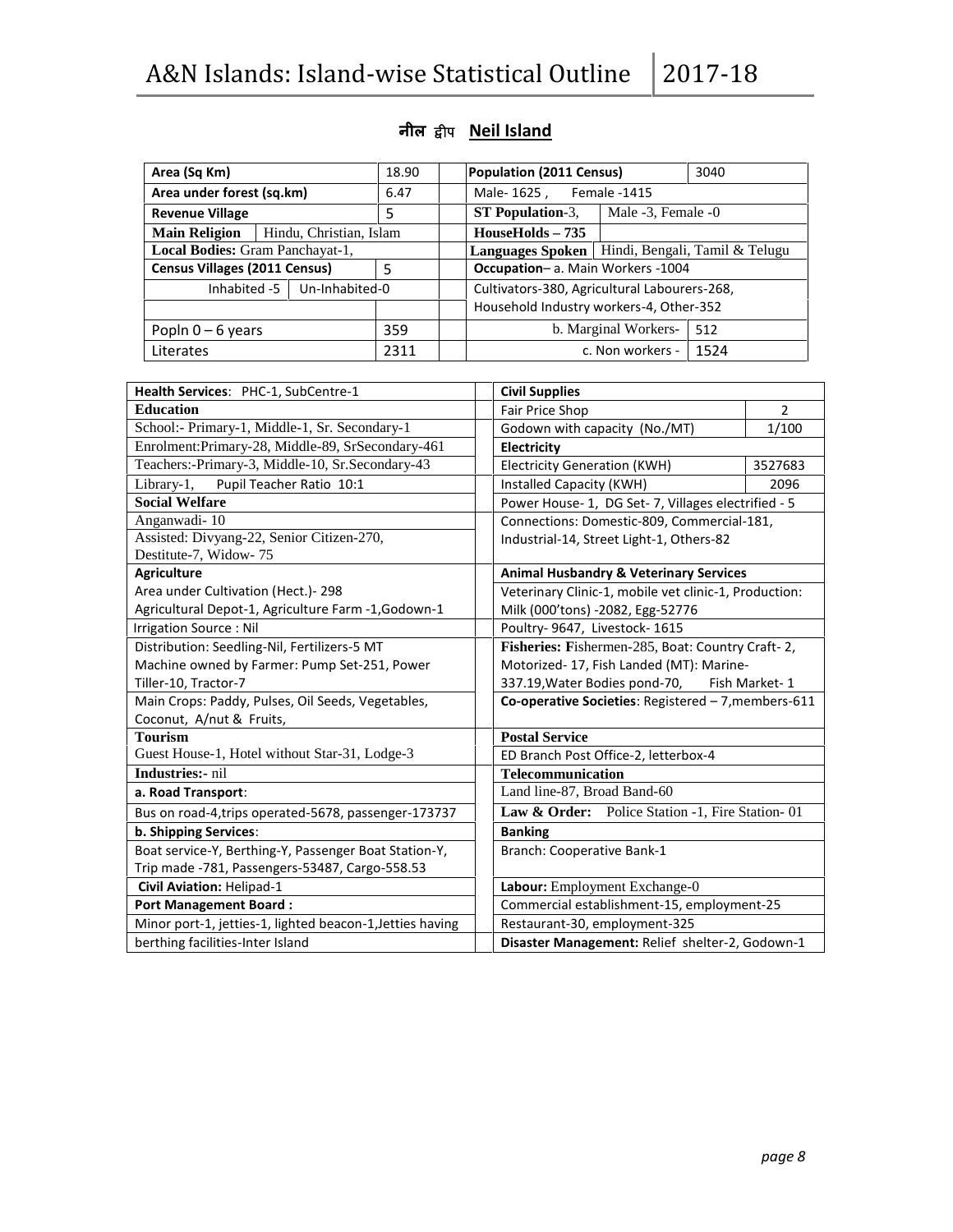| Area (Sq Km)                         |                                       | 1348.20 | <b>Population (2011 Census)</b><br>209597                |                      |  |                        |  |
|--------------------------------------|---------------------------------------|---------|----------------------------------------------------------|----------------------|--|------------------------|--|
| Area under forest (sq.km)            |                                       | 1113.76 | Male-111975, Female -97622                               |                      |  |                        |  |
| <b>Revenue Village</b>               |                                       | 63      | <b>ST Population-</b><br>2553                            |                      |  | Male -1287 Female-1266 |  |
| <b>Main Religion</b>                 | Hindu, Christian, Islam               |         | House Holds $-51464$                                     |                      |  |                        |  |
|                                      | Local Bodies: Gram Panchayat-22,      |         | Hindi, Bengali, Tamil & Telugu, Malayalam<br>Languages   |                      |  |                        |  |
|                                      | Panchayat Samiti -2, Zilla Parishad-1 |         | <b>Spoken</b>                                            |                      |  |                        |  |
| <b>Census Villages (2011 Census)</b> |                                       | 90      | Occupation- a. Main Workers -75880                       |                      |  |                        |  |
|                                      | Inhabited -                           | 75      | Cultivators-3054, Agricultural Labourers-1224, Household |                      |  |                        |  |
|                                      | Un-Inhabited -                        | 15      | Industry workers-624, Other-70978                        |                      |  |                        |  |
| Popln 0-6 years                      |                                       | 21498   |                                                          | b. Marginal Workers- |  | 9246                   |  |
| Literate                             |                                       | 168923  |                                                          | c. Non workers -     |  | 124471                 |  |

# **nf{k.k v.Meku }hi South Andaman Island**

| <b>Health Services</b>                                                      | <b>Civil Supplies</b>                                                                              |  |  |
|-----------------------------------------------------------------------------|----------------------------------------------------------------------------------------------------|--|--|
| Hospital-2(Ayush-1), CHC-1, PHC-6, UHC-5, SubCentre-26                      | Fair Price Shop<br>268                                                                             |  |  |
| <b>Education</b>                                                            | Ration Card: APL- 57666, PHH-4193, AAY- 823                                                        |  |  |
| School:- PrePrimary-37, Primary-69, Middle-30,                              | Godown with capacity (No./MT)<br>9/7160                                                            |  |  |
| SecSchool-17, Sr.SecSchool-34                                               | LPG-58238 connections                                                                              |  |  |
| Enrolment:- PrePrimary-2745, Primary-5125, Middle -                         | Electricity                                                                                        |  |  |
| 5773, SecSchool-5841, Sr. Sec. School -29176                                | <b>Electricity Generation (KWH)</b><br>229111189                                                   |  |  |
| Teachers:- PrePrimary-134, Primary-391, Middle- 505, Sec.                   | Installed Capacity (KWH)<br>72678                                                                  |  |  |
| School-408, Sr. Sec. School-1642                                            | Power House-10, DG Set-38, Villages electrified-75                                                 |  |  |
| Library- 3, Hostel: Boy-1, Girl- 1                                          | Connections: Domestic-66028, Commercial-11370,                                                     |  |  |
| Pupil Teacher Ratio 16:1                                                    | Industrial- 392, Street Light-414, Others-1082                                                     |  |  |
| <b>Social Welfare</b>                                                       | <b>Animal Husbandry &amp; Veterinary Services</b>                                                  |  |  |
| Anganwadi-311, Disable Home-1, Oldage home-1,                               | Veterinary Clinic-19, Mobile Vet Clinic-4                                                          |  |  |
| Delinquent Juvenile -3, Working Women Hostel-2,                             | Farms: pig-1, goat-2, poultry-2, cattle-1                                                          |  |  |
| Orphanage-1                                                                 | Production: Milk (000'tons)-5460, Egg-52305888,                                                    |  |  |
| Assisted: Divyang-2296, Senior Citizen-5674, Destitute-                     | Poultry- 549779, Livestock- 37033                                                                  |  |  |
| 1114, Widows-2625, orphans-17                                               | Pvt poultry-86, pvt pgery-1, pvt milk dairy/coop-9                                                 |  |  |
| <b>Agriculture</b>                                                          | Fisheries: fishermen-5308                                                                          |  |  |
| Area under Cultivation (Hect.) - 3988                                       | Boat: Country Craft - 287, Motorized- 566                                                          |  |  |
| Agricultural Depot.-13, Agriculture Farm-6, Godown-1                        | Cold Storage/ Capacity (in tons /day)   15 ton per day                                             |  |  |
| Irrigation Source: Check Dam-78, RW-374, PS-1557,                           | Fish landed(MT):* Fresh water-45.00(includes Neil,                                                 |  |  |
| Pond-551                                                                    | Havelock & Hut Bay), Marine-27199.61                                                               |  |  |
| Seedling distribution(Nos)-37926, Seeds distributed(MT)-                    | Water Bodies:- pond-533, reservoir-1, tanks-3                                                      |  |  |
| 3.42, Pesticides-12.95 MT, Fertilizers-549.28 MT                            | Fish Markets-3, Breeding centre-1                                                                  |  |  |
| Machines owned by Farmers: Pump Set- 1276, Power<br>Tillers-36, Tractors-18 | Co-operative Societies: Registered -1135, members-<br>67556                                        |  |  |
| Tourism : Hotels without Star-100, Lodge-18                                 | <b>Postal Service</b>                                                                              |  |  |
| <b>Industries</b>                                                           | Head Post Office - 1, Sub Post Office-13                                                           |  |  |
| MSME-0, Industrial Training Institute-1, Industrial Estate-1                | ED Branch Post Office-24, letter box-120                                                           |  |  |
| <b>Road Transport:</b>                                                      | Telecommunication: Land Line-12921, Broadband-8352                                                 |  |  |
| Govt. Buses on road-121, Trips operated-119351                              | Law & Order - Jail-01, Police Station-06, Police                                                   |  |  |
| Workshop- 2, passenger-4840253, Pvt buses- 124                              | outpost-05, Look out post-0 Fire station-5                                                         |  |  |
| Shipping Services: Boat service -Y, Berthing-Y, Passenger                   | Banking (including branch) Commercial Bank-52,                                                     |  |  |
| <b>Boat Station-Y</b>                                                       | Cooperative-21, Pvt-3                                                                              |  |  |
| <b>Port Management Board</b>                                                | Labour Commercial Est-7719, Employment-17267                                                       |  |  |
| Minor port-2, jetties-19, lighted beacon-17, Port signal st-3               | Restaurant-335, Employment-1800, Factories                                                         |  |  |
| Civil Aviation: Airport -01, Helipad - 3, Passenger embarked-<br>10382      | registered-33, Employment-4839, Printing press -28<br>Working committee -33, workers covered: 3004 |  |  |
| Forest: Wild life sanctuaries -18, Zoo-01                                   | Factory accidents-26: Industrial dispute-10                                                        |  |  |
| Disaster Management: Relief Shelter-78, Godown-48                           | Trade Union-126, Membership-15258                                                                  |  |  |
|                                                                             | <b>Employment Exchange-1</b>                                                                       |  |  |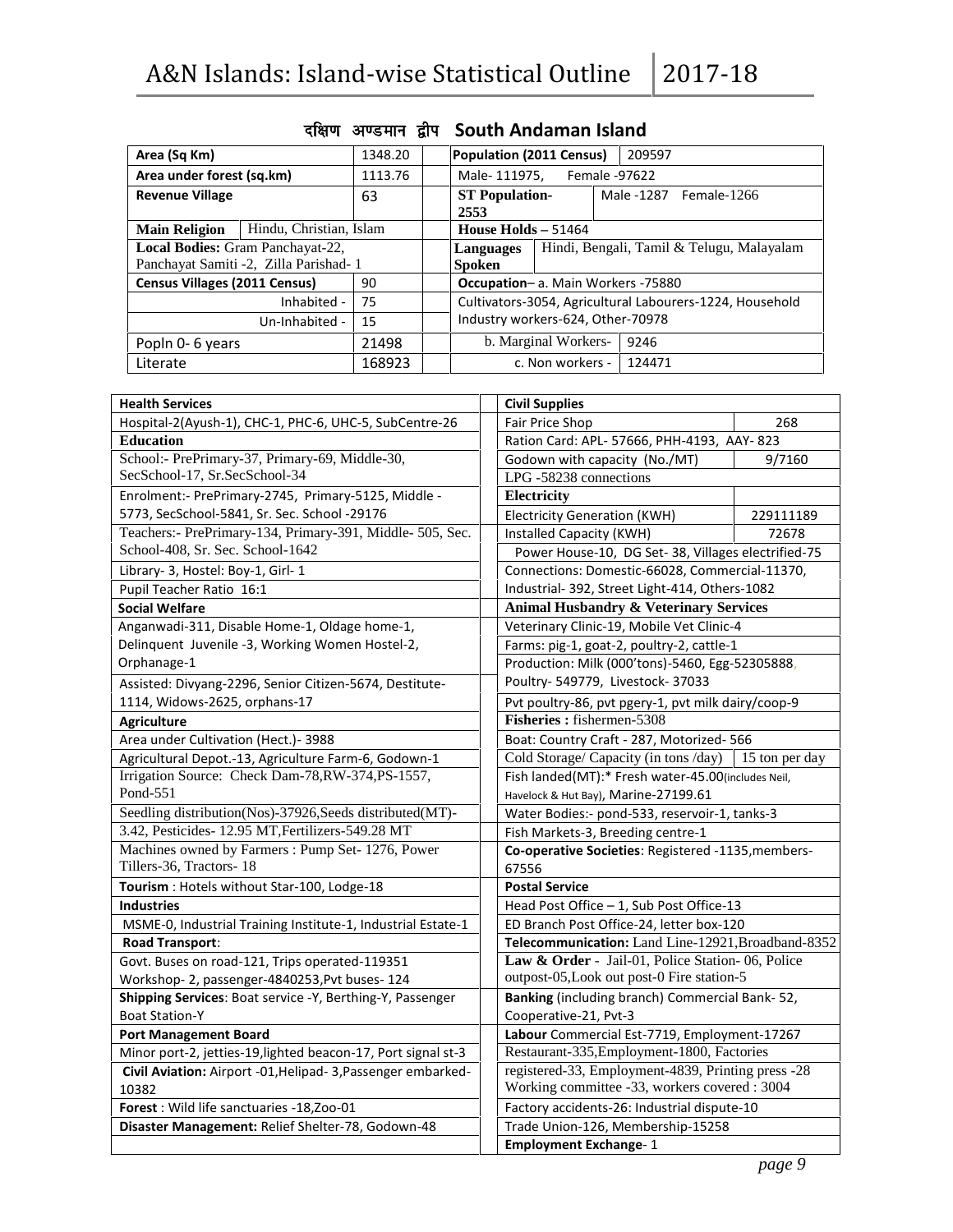| A&N Islands: Island-wise Statistical Outline 12017-18 |        |  |                                                       |  |                                |  |  |
|-------------------------------------------------------|--------|--|-------------------------------------------------------|--|--------------------------------|--|--|
|                                                       |        |  | रटलैण्ड द्वीप Rutland Island                          |  |                                |  |  |
| Area (Sq Km)                                          | 137.17 |  | Population (2011 Census)                              |  | 347                            |  |  |
| Area under forest (sq.km)                             | 136.17 |  | Male-207, Female-140                                  |  |                                |  |  |
| <b>Revenue Village</b>                                | 1      |  | <b>ST Population-1</b>                                |  | Male-1, Female -0              |  |  |
| Hindu, Christian, Islam<br>Main Religion              |        |  | $HouseHolds - 119$                                    |  |                                |  |  |
| <b>Local Bodies: nil</b>                              |        |  | <b>Languages Spoken</b>                               |  | Hindi, Bengali, Tamil & Telugu |  |  |
| Census Villages (2011 Census)                         | 4      |  | Occupation- a. Main Workers -195                      |  |                                |  |  |
| Inhabited -                                           | 4      |  | Cultivators-138, Agricultural Labourers-25, Household |  |                                |  |  |
|                                                       |        |  | Industry workers-0, Other-32                          |  |                                |  |  |
| Popln $0 - 6$ years                                   | 30     |  | b. Marginal Workers-                                  |  | 22                             |  |  |
| Literate                                              | 221    |  | c. Non workers -                                      |  | 130                            |  |  |

| <b>Health Services:</b> Sub Centre-1           | <b>Civil Supplies: Nil</b>                              |  |  |
|------------------------------------------------|---------------------------------------------------------|--|--|
| <b>Education:</b> School:- Primary-1           | Electricity : Electricity Generation (KWH)-32285        |  |  |
| Enrolment:- Primary--2 Teacher:- Primary-1     | Installed Capacity (KWH) - 24                           |  |  |
| Pupil Teacher Ratio 2:1                        | Power House-2, DG Set-2, Villages electrified-2         |  |  |
| <b>Social Welfare</b>                          | <b>Animal Husbandry &amp; Veterinary Services</b>       |  |  |
| Anganwadi-3                                    | Production: Milk (000'tons)-39, Egg -171256<br>Poultry- |  |  |
| Assisted: Old Age-23                           | 2539, Livestock-652                                     |  |  |
| <b>Agriculture</b>                             | <b>Fisheries: Nil</b>                                   |  |  |
| Area under Cultivation (during 2016-17)-45 hec | <b>Co-operative Societies: Nil</b>                      |  |  |
| Main Crops: Paddy, Pulses, Oil seeds,          | <b>Postal Service</b>                                   |  |  |
| Vegetables, Coconut, A/nut, Fruits, Spices     | ED Branch Post Office-1, Letter box-1                   |  |  |
| Tourism- nil                                   | <b>Telecommunication</b>                                |  |  |
| Industries:<br>nil                             | Telephone: Land Line-0, Broadband-0                     |  |  |
| Road Transport: nil                            | Law & Order :<br>Police Outpost-1                       |  |  |
| <b>Shipping Services: nil</b>                  | Labour - nil                                            |  |  |
| <b>Civil Aviation: nil</b>                     | Banking -nil                                            |  |  |
| Port Management Board: Jetty-1, Jetties having | Disaster Management: relief godown-2, shelter-1         |  |  |
| berthing facilities-Harbour facility           |                                                         |  |  |

### नार्थ सेन्टिनल द्वीप North Sentinel Island

| Area (Sq Km)                         |                         | 59.67 |   |                                 | Population (2011 Census)                          |                     | 15                |
|--------------------------------------|-------------------------|-------|---|---------------------------------|---------------------------------------------------|---------------------|-------------------|
| Area under forest (sq.km)            |                         | 59.67 |   |                                 | Female -3<br>Male $-12$ ,                         |                     |                   |
| <b>Revenue Village</b>               |                         |       | 0 |                                 | <b>ST Population-15</b>                           |                     | Male-12, Female-3 |
| <b>Main Religion</b>                 | Hindu, Christian, Islam |       |   |                                 | <b>House Holds -10</b>                            |                     |                   |
| <b>Local Bodies: nil</b>             |                         |       |   |                                 | <b>Languages Spoken</b>                           |                     |                   |
| <b>Census Villages (2011 Census)</b> |                         |       | 1 | Occupation- a. Main Workers -12 |                                                   |                     |                   |
|                                      | Inhabited -<br>1        |       |   |                                 | Cultivators-0, Agricultural Labourers-, Household |                     |                   |
|                                      |                         |       |   |                                 | Industry workers-, Other-12                       |                     |                   |
|                                      |                         |       |   |                                 |                                                   | b. Marginal Workers | $\overline{2}$    |
|                                      |                         |       |   |                                 |                                                   | c. Non workers      | 1                 |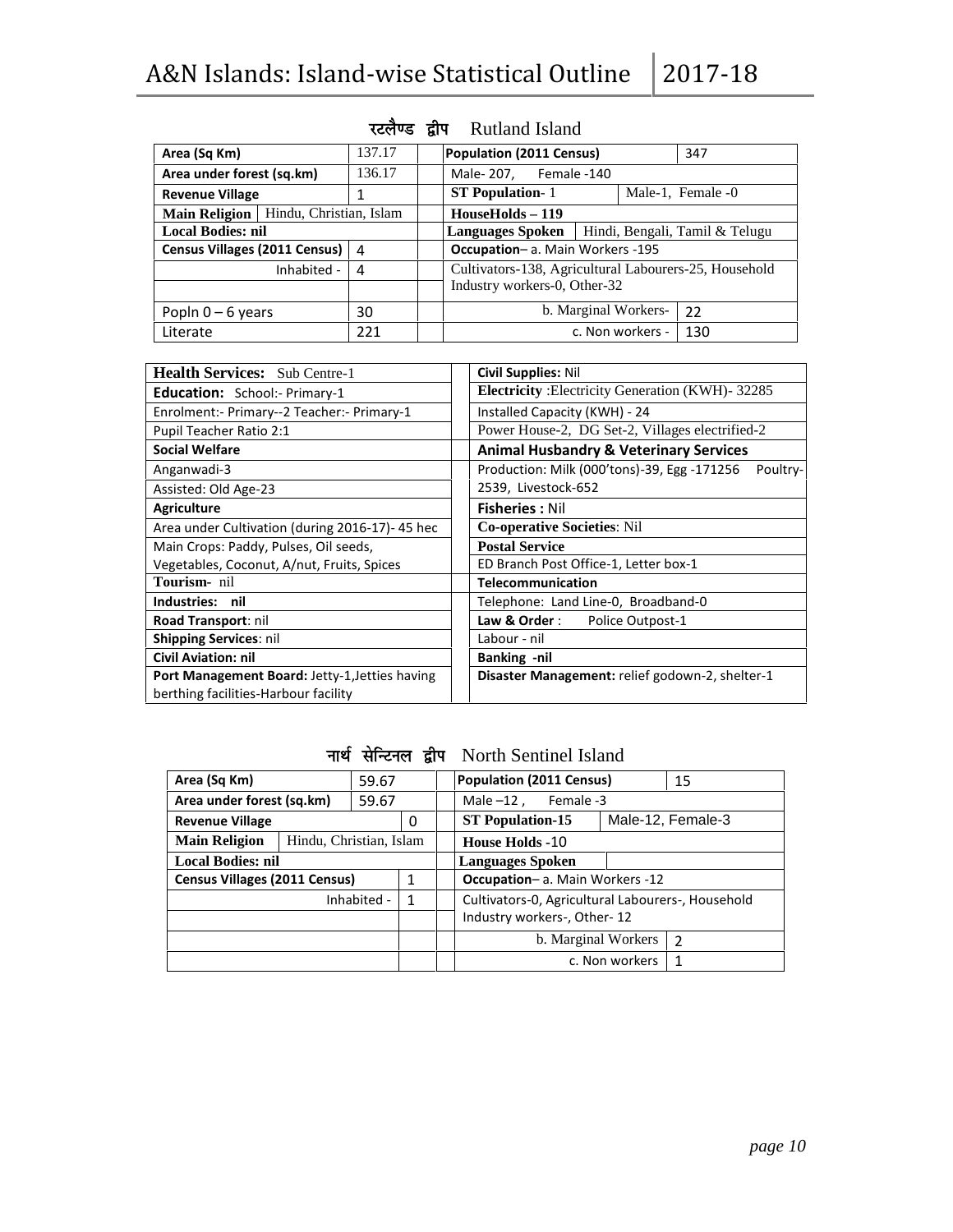| $12017 - 18$<br>&N Islands: Island-wise Statistical Outline<br>लिटिल अण्डमान द्वीप (लद्यू अण्डमान) Little Andaman |             |                         |  |                                           |                                              |       |  |  |  |
|-------------------------------------------------------------------------------------------------------------------|-------------|-------------------------|--|-------------------------------------------|----------------------------------------------|-------|--|--|--|
| Area (Sq Km)                                                                                                      |             | 734.39                  |  | <b>Population (2011 Census)</b>           |                                              | 18823 |  |  |  |
| Area under forest (sq.km)                                                                                         |             | 700.05                  |  |                                           | Male – 9964, Female - 8859                   |       |  |  |  |
| Revenue Village/area                                                                                              |             | 5/343.41                |  |                                           | ST Population-1498   Male-802, Female-696    |       |  |  |  |
| <b>Main Religion</b>                                                                                              |             | Hindu, Christian, Islam |  | <b>House Holds -5093</b>                  |                                              |       |  |  |  |
| <b>Local Bodies:</b> Gram Panchayat-5,                                                                            |             |                         |  | Languages                                 | Hindi, Bengali, Tamil & Telugu               |       |  |  |  |
| Panchayat Samiti -1, Zilla Parishad-0                                                                             |             |                         |  | <b>Spoken</b>                             |                                              |       |  |  |  |
| <b>Census Villages (2011</b>                                                                                      |             | 19                      |  |                                           | Occupation- a. Main Workers -5801            |       |  |  |  |
| Census)                                                                                                           |             |                         |  |                                           |                                              |       |  |  |  |
|                                                                                                                   | Inhabited - | 16                      |  |                                           | Cultivators-223, Agricultural Labourers-116, |       |  |  |  |
| Un-Inhabited -                                                                                                    |             | 3                       |  | Household Industry workers-52, Other-5410 |                                              |       |  |  |  |
| Popln $0 - 6$ years                                                                                               |             | 2096                    |  |                                           | b. Marginal Workers                          | 1480  |  |  |  |
| Literates                                                                                                         |             | 13916                   |  |                                           | c. Non workers                               | 11542 |  |  |  |

| <b>Health Services</b>                                                                      | <b>Civil Supplies</b>                                  |          |  |  |  |  |
|---------------------------------------------------------------------------------------------|--------------------------------------------------------|----------|--|--|--|--|
| PHC-2, Sub Centre-7                                                                         | <b>Fair Price Shop</b>                                 | 24       |  |  |  |  |
| <b>Education</b>                                                                            | Ration Card: APL- 4093, PHH-583, AAY- 418              |          |  |  |  |  |
| School:- PrePrimary-2, Primary-8, Middle-5,                                                 | 2/600<br>Godown with capacity (No./MT)                 |          |  |  |  |  |
| Secondary-2, SrSecondary-2                                                                  | LPG-Domestic-3952, Commercial-21                       |          |  |  |  |  |
| Enrolment:- PrePrimary-45, Primary-671, Middle-                                             | Electricity                                            |          |  |  |  |  |
| 602, Seccondary-526, Srsecondary-1854                                                       | <b>Electricity Generation (KWH)</b>                    | 10678974 |  |  |  |  |
| Teachers:- PrePrimary-7, Primary-50, Middle- 60,                                            | Installed Capacity (KWH)                               | 3303     |  |  |  |  |
| Seccondary-33, SrSecondary-111                                                              | PowerHouse-2, DG Set-7, Villages electrified-18        |          |  |  |  |  |
| Library-2, Teacher Pupil Ratio 14:1                                                         | Connections: Domestic-6111, Commercial-849,            |          |  |  |  |  |
| <b>Social Welfare</b>                                                                       | Industrial-33, Street Light-9, Others-101              |          |  |  |  |  |
| Anganwadi-36                                                                                | <b>Animal Husbandry &amp; Veterinary Services</b>      |          |  |  |  |  |
| Assisted: Divyang-54, OldAge-908, Destitute-61,                                             | Veterinary Clinic-3, Mobile Vet Clinic-1               |          |  |  |  |  |
| Widow-401                                                                                   | Farms: goat-1, poultrty-1,                             |          |  |  |  |  |
| <b>Agriculture</b>                                                                          | pvt poultry-31, pvt pigery-4, pvt milk dairy/coop-7    |          |  |  |  |  |
| Area under Cultivation (Hect.)-1980                                                         | Production: Milk (000'tons)-706, Egg (in lakhs)-51.25, |          |  |  |  |  |
| Agricultural Depot.-3, Agricultural Farm-2                                                  | Poultry-87703, Livestock-8623                          |          |  |  |  |  |
| No. of godown -1                                                                            | <b>Fisheries</b>                                       |          |  |  |  |  |
| Distribution: Pesticides(MT): 1.24, Fertilizer(MT)-                                         | Fishermen-969                                          |          |  |  |  |  |
| 210.95, Seedling (No)-7930                                                                  |                                                        |          |  |  |  |  |
| Machines owned by Farmers : Pump Set-128,                                                   | Country Craft boat - 42, Motorized Boat- 46            |          |  |  |  |  |
| Power Tillers-8, Tractors-13                                                                | Cold Storage/ Capacity (in tons /day) 1/15             |          |  |  |  |  |
| Tourism-                                                                                    | Fish landed(MT): Marine - 737.31                       |          |  |  |  |  |
| Guest House-0, Hotel without Star catagory-6,                                               | Water Bodies pond-80, reservoir-2                      |          |  |  |  |  |
| Lodge-0                                                                                     | Fish Markets-1, Ice Plant-1(capacity 10 ton per day)   |          |  |  |  |  |
| <b>Industries</b>                                                                           | Co-operative Societies: Registered-73, members-2049    |          |  |  |  |  |
| MSME- Nil, Industrial Training Institute -1,                                                | <b>Postal Service</b>                                  |          |  |  |  |  |
| <b>Industrial Estate - 1</b>                                                                | Sub Post Office-1, ED branch PO-3, Letter box-5        |          |  |  |  |  |
| <b>Road Transport:</b>                                                                      | Telecommunication                                      |          |  |  |  |  |
| Bus on road-17, Trips operated-31684, Workshop-1,<br>passenger-608083                       | Land Line-197, Broadband-129                           |          |  |  |  |  |
| <b>Shipping Services</b>                                                                    | Law & Order<br>Police Station- 1, Police Outpost-      |          |  |  |  |  |
|                                                                                             | 1, Fire Station-02                                     |          |  |  |  |  |
| Boat service -Y, Berthing-Y, Passenger Boat                                                 | <b>Banking (including branch)</b>                      |          |  |  |  |  |
| Stationed-N,                                                                                | Commercial Bank- 2, Cooperative Bank-2                 |          |  |  |  |  |
| Civil Aviation: Helipad- 2, Passenger - Embarked 2478                                       | Labour: Establish. Commercial/Employment-25/35         |          |  |  |  |  |
| PMB : Minor port -2, jetty-2, lighted Beacon-1 port                                         | Restaurant/Employment-42/146                           |          |  |  |  |  |
| signal station-1, Light house-1, Jetties having<br>berthing facilities-Harbour/Inter Island | Disaster Management: Relief Shelter-5, godown-4        |          |  |  |  |  |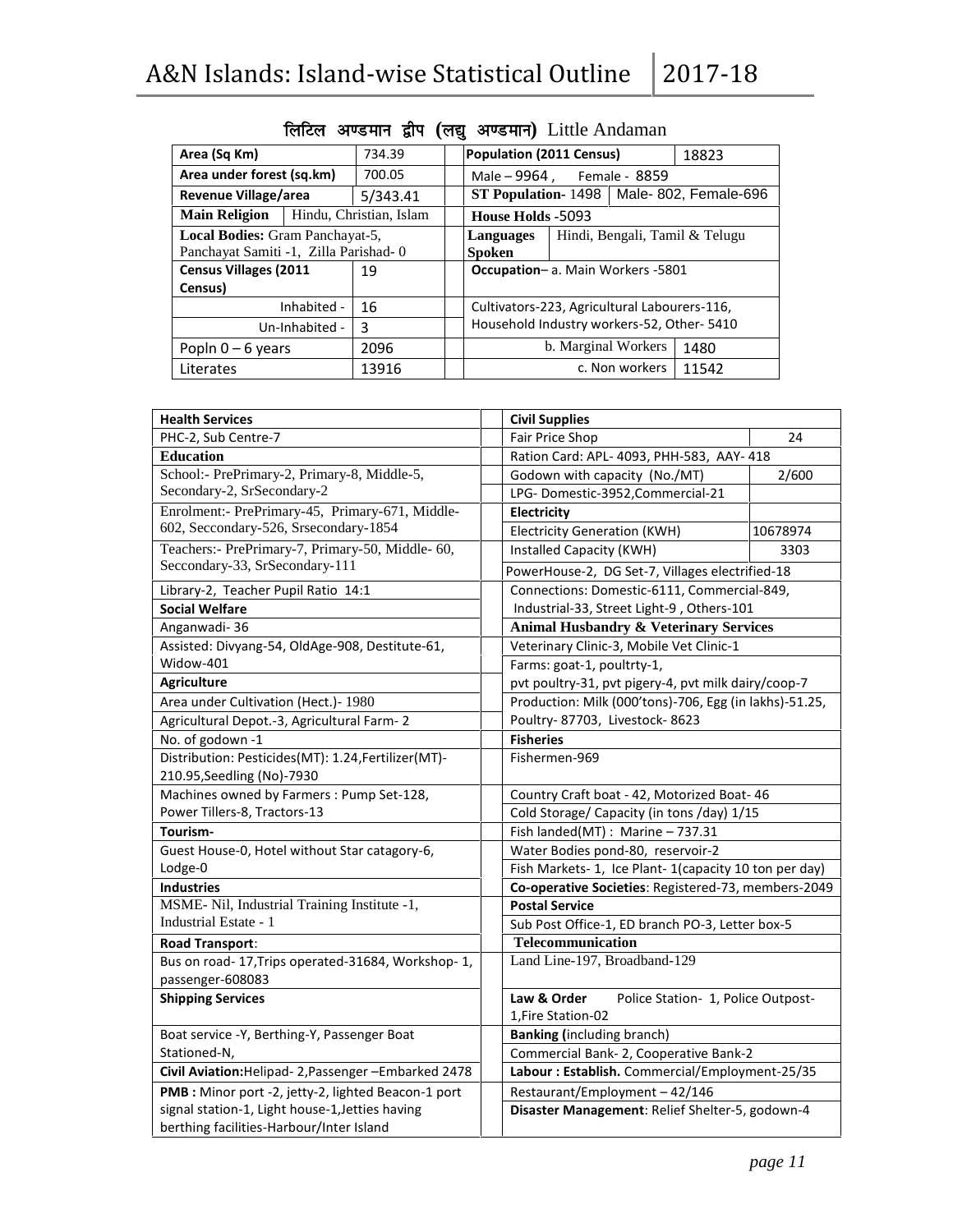| Area (Sq Km)                                       | 126.91      |        |                                                    | Population (2011 Census)                             |                      | 17841 |  |
|----------------------------------------------------|-------------|--------|----------------------------------------------------|------------------------------------------------------|----------------------|-------|--|
| Area under forest (sq.km)                          |             | 126.91 | Male-9735, Female - 8106                           |                                                      |                      |       |  |
| <b>Revenue Village</b>                             |             |        | <b>ST Population-15027:</b> Male -7659 Female-7368 |                                                      |                      |       |  |
| Hindu, Christian, Islam<br><b>Main Religion</b>    |             |        |                                                    | House Holds $-4250$                                  |                      |       |  |
| Local Bodies: Tribal council-1, village council-15 |             |        | Nicobari & Hindi<br>Languages Spoken               |                                                      |                      |       |  |
| <b>Census Villages (2011 Census)</b><br>16         |             |        |                                                    | Occupation-a. Main Workers - 3664                    |                      |       |  |
|                                                    | Inhabited - | 16     |                                                    | Cultivators-61, Agricultural Labourers-14, Household |                      |       |  |
| Un-Inhabited -<br>$\Omega$                         |             |        |                                                    | Industry workers-507, Other-3082                     |                      |       |  |
| 1929<br>Popln 0-6 years                            |             |        |                                                    |                                                      | b. Marginal Workers- | 5180  |  |
| Literate                                           |             | 12627  |                                                    |                                                      | c. Non workers -     | 8997  |  |

# **dkj fudksckj Car Nicobar Island**

| <b>Health Services</b>                                      | <b>Civil Supplies</b>                                                   |          |  |
|-------------------------------------------------------------|-------------------------------------------------------------------------|----------|--|
| Hospital-1, Sub Centre-11                                   | Fair Price Shop-14                                                      | LPG-1314 |  |
| <b>Education</b>                                            | Ration Card: APL- 1388, PHH-1183, AAY- 1884                             |          |  |
| Scholl: Primary-5, Middle-2, Secondary-5, Sr.Secondary-3    | Godown with capacity (No./MT)                                           | 4/600    |  |
| Enrolment:Primary-610, Middle-217, Secondary -1073,         | Electricity                                                             |          |  |
| Sr.Secondary-995                                            | <b>Electricity Generation (KWH)</b>                                     | 7960600  |  |
| Teacher:- Primary-39, Middle-20, Secondary -87,             | Installed Capacity (KWH)                                                | 4384     |  |
| Sr.Secondary-82                                             | Power House-3, DG Set-6, Villages electrified-16                        |          |  |
| Library- 1, Hostel: Nil                                     | Connection:domestic-3878, commercial-392,                               |          |  |
| Teacher Pupil Ratio 13:1                                    | industrial-1, streetlight-9, others-22                                  |          |  |
| <b>Social Welfare</b>                                       | <b>Animal Husbandry &amp; Veterinary Services</b>                       |          |  |
| Anganwadi - 19, Working Women Hostel - 1                    | Veterinary Clinic-2, Mobile Vet Clinic-1                                |          |  |
| Assisted: Divyang-24, OldAge-397,                           | Farms: pig-1, goat-1, poultry-1                                         |          |  |
| Destitude-1, Widow-233                                      | Production: Milk (000'tons)-87, Egg-2819992                             |          |  |
| <b>Agriculture</b>                                          | Poultry- 32578, Livestock- 17863                                        |          |  |
| Area under Cultivation (Hect.)- 56                          | Pvt poultry-6,                                                          |          |  |
| Agricultural Depot-1, Agricultural Farm-1, Godown-1         | Fisheries: Fishermen-1260                                               |          |  |
| Irrigation Source: RW-32,PS-250,Ponds-02                    | Country Craft - 107, Motorized Boat- 7                                  |          |  |
| Machines owned by Farmers : Pump Set-170, Power             | Cold Storage-1 Capacity (in tons /day) 10 ton/day                       |          |  |
| <b>Tillers-Nil</b>                                          | Fish landed(MT): Marine - 100.18                                        |          |  |
| Industries-nil<br>Tourism-nil                               | Water Bodies pond-7                                                     |          |  |
| Road Transport : Bus on road -10, Trips operated-4831,      | Co-operative Societies: Registered -37, members-3437                    |          |  |
| Workshop-1, passenger-220833                                |                                                                         |          |  |
| <b>Shipping Services:</b>                                   | <b>Postal Service</b>                                                   |          |  |
| Boat service -Y, Berthing-Y, Passenger Boat Station-Y,      | Sub PostOffice-1, ED Branch Post Office-4, letter box-5                 |          |  |
| passenger-16948, Cargo-1329.24 MT                           | <b>Telecommunication</b>                                                |          |  |
| Civil Aviation: Airport -01, Passengers embarked-3645       | Land Line-379, Broadband-256                                            |          |  |
| <b>Port Management Board</b>                                | Law & Order: Police Station-1, Fire Station-1                           |          |  |
| Minor port-2, jetties-2, lighted beacon-1, Port signal      | Banking :- Commercial Bank- 1, Cooperative Bank-1                       |          |  |
| station-1, Jetties having berthing facilities-Harbour/Inter | Labour: Commercial est-188, employment-490                              |          |  |
| Island                                                      | Restaurant-10, employment-37, Factories registered-5,<br>employment-131 |          |  |
| <b>Forest: Wild Life Sanctuaries - 02</b>                   | Printing press -Nil                                                     |          |  |
| Disaster Management: Relief Shelter-14, Godown-14           | <b>Assistance Employment Bureau: 1</b>                                  |          |  |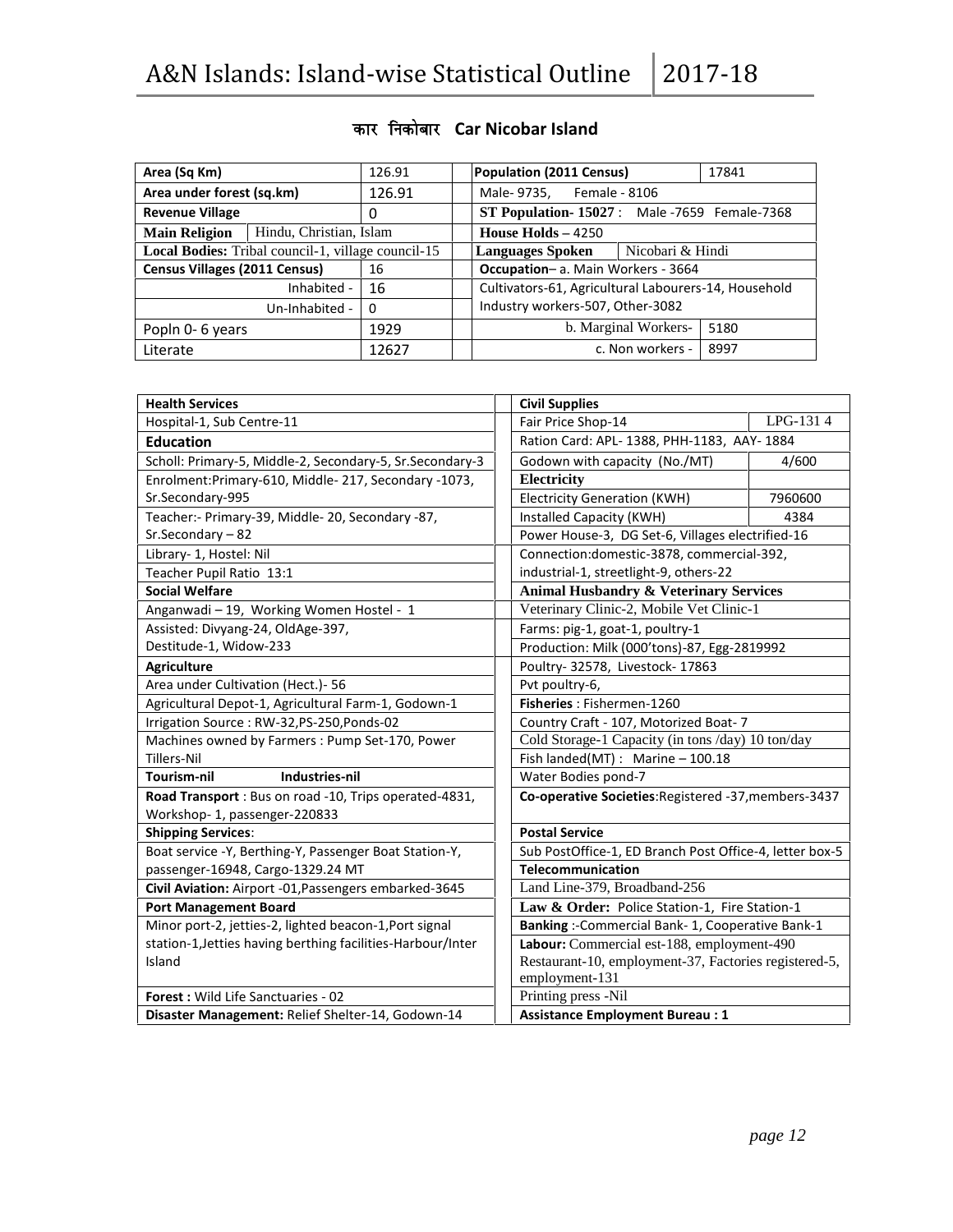|                                      |                                                |          | Chowra Island                                     |
|--------------------------------------|------------------------------------------------|----------|---------------------------------------------------|
| Area (Sq Km)                         |                                                | 8.28     | <b>Population (2011 Census)</b><br>1270           |
| Area under forest (sq.km)            |                                                | 8.28     | Male- 656, Female - 614                           |
| <b>Revenue Village</b>               |                                                | 0        | <b>ST Population-1221</b><br>Male -610 Female-611 |
| <b>Main Religion</b>                 | Hindu, Christian, Islam                        |          | $HouseHolds - 367$                                |
|                                      | <b>Local Bodies:</b> Tribal village council -5 |          | Nicobari & Hindi<br><b>Languages Spoken</b>       |
| <b>Census Villages (2011 Census)</b> |                                                | 5        | <b>Occupation-</b> a. Main Workers -89            |
|                                      | Inhabited -                                    | .5       | Cultivators-0, Agricultural Labourers-0,          |
|                                      | Un-Inhabited -                                 | $\Omega$ | Household Industry workers-0, Other-89            |
| Popln $0 - 6$ years                  |                                                | 190      | b. Marginal Workers-<br>249                       |
| Literates                            |                                                | 526      | 932<br>c. Non workers -                           |

| <b>Health Services</b><br>Sub Centre-1                                              | Civil Supplies Godown-1 (capacity 150 MT)         |  |  |  |
|-------------------------------------------------------------------------------------|---------------------------------------------------|--|--|--|
| Education:                                                                          | Electricity                                       |  |  |  |
| School: Secondary $-1$                                                              | 236250<br>Electricity Generation (KWH)            |  |  |  |
| Enrolment: Secondary - 183                                                          | Installed Capacity (KWH)<br>200                   |  |  |  |
| Teachers:- Secondary -7                                                             | Power House-1, DG Set-3, Villages electrified-5   |  |  |  |
| Library- 0, Hostel: Nil,                                                            | Connection: domestic-331, commercial-16,          |  |  |  |
| Teacher Pupil Ratio 26:1                                                            | streetlight-7, others-1                           |  |  |  |
| Social Welfare: Anganwadi - 2                                                       | <b>Animal Husbandry &amp; Veterinary Services</b> |  |  |  |
| <b>Agriculture</b>                                                                  | Veterinary Clinic-1,                              |  |  |  |
| Area under Cultivation (Hect.) - 43                                                 | Production: Egg(Nos) -244592, Milk-314 ton        |  |  |  |
| Distributed: Seedling(No)-1220, seed(MT)-0.001                                      | Poultry-8058, Livestock-3274                      |  |  |  |
| <b>Tourism: Nil</b>                                                                 | Co-operative Societies: Registered -4, members-98 |  |  |  |
| <b>Industries: Nil</b>                                                              | Postal Service: ED Branch -1, letter box-1        |  |  |  |
| Road Transport: Nil                                                                 | Law & Order<br>Police Outpost-1                   |  |  |  |
| <b>Shipping Services</b>                                                            | <b>Telecommunication: Nil</b>                     |  |  |  |
| Boat service -Y, Berthing-Y, Passenger Boat Station-Y                               | <b>Banking</b>                                    |  |  |  |
| Civil Aviation: Helipad-01, passengers embarked-85                                  | Labour & Employment                               |  |  |  |
| <b>Port Management Board</b>                                                        | Commercial est-5, employment-10                   |  |  |  |
| Minor port-1, jetties-2, Jetties having berthing<br>facilities-Harbour/Inter Island | Disaster Management: Relief shelter-1, Godown-1,  |  |  |  |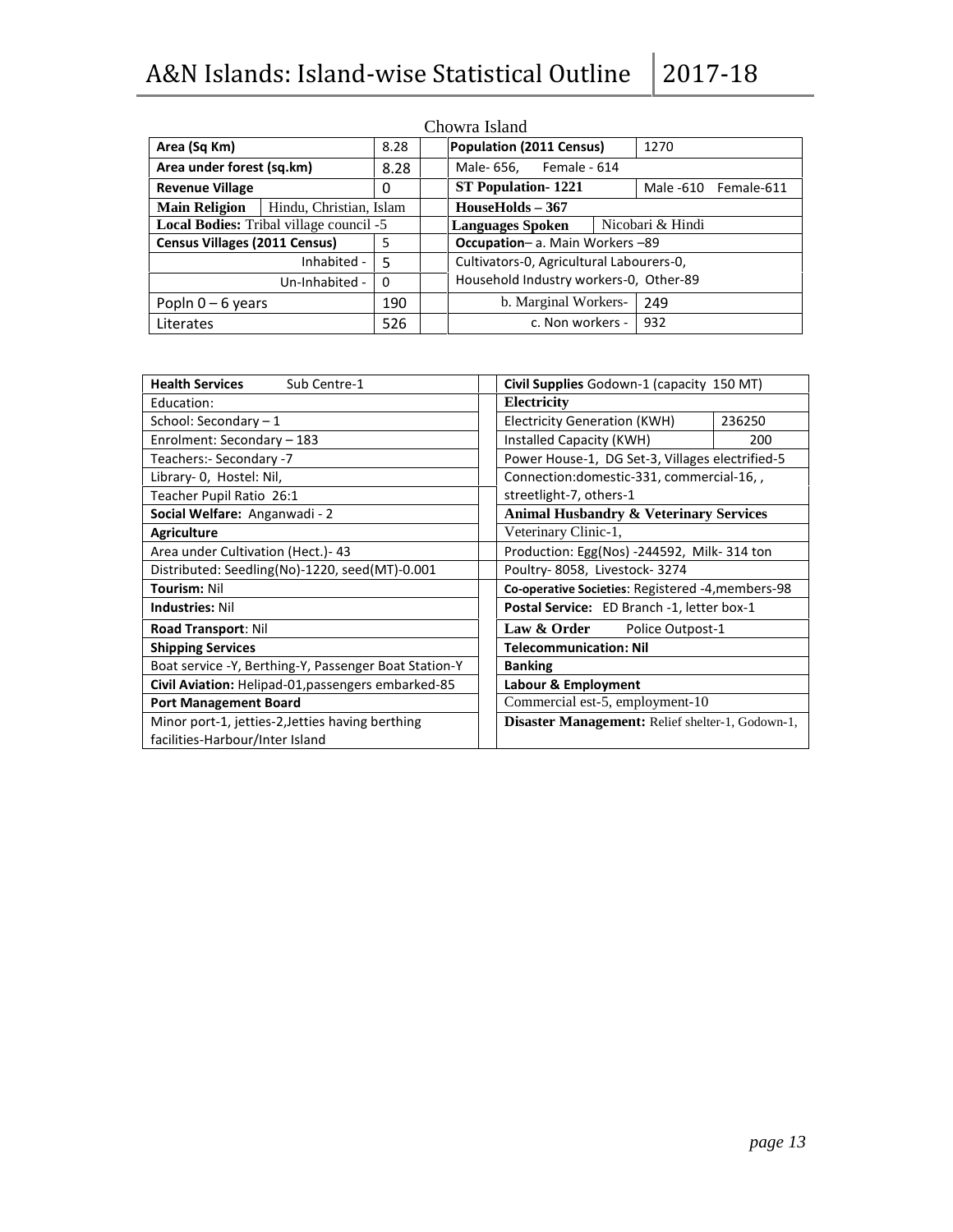### **Teressa Island**

| Area (Sq Km)<br>101.26                 |                         | Population (2011 Census)                    |                                                             | 1934 |  |
|----------------------------------------|-------------------------|---------------------------------------------|-------------------------------------------------------------|------|--|
| Area under forest (sq.km)              |                         | 60.0                                        | Male-1059, Female - 875                                     |      |  |
| <b>Revenue Village</b>                 |                         | 0                                           | <b>ST Population-1783</b><br>Male -938 Female-845           |      |  |
| <b>Main Religion</b>                   | Hindu, Christian, Islam |                                             | $HouseHolds - 551$                                          |      |  |
| Local Bodies: Tribal village council-7 |                         | Nicobari & Hindi<br><b>Languages Spoken</b> |                                                             |      |  |
| <b>Census Villages (2011Census)</b>    |                         | 11                                          | <b>Occupation-a. Main Workers - 205</b>                     |      |  |
|                                        | Inhabited -             | 8                                           | Cultivators-0, Agricultural Labourers-2, Household Industry |      |  |
|                                        | Un-Inhabited -          | 3                                           | workers-0, Other-203 Marginal-394, NonWorker-1335           |      |  |

| Civil Supplies: Godown-1/(capacity 250 MT)<br><b>Health Services:</b> $PHC - 1$ , Sub Centre-4 |                                                       |     |  |  |
|------------------------------------------------------------------------------------------------|-------------------------------------------------------|-----|--|--|
| <b>Education</b>                                                                               | Electricity                                           |     |  |  |
| School: Primary - 4, Middle - 1, Secondary -1                                                  | Electricity Generation (KWH)<br>693360                |     |  |  |
| Enrolment: Primary-131, Middle-57, Secondary-155                                               | Installed Capacity (KWH)                              | 612 |  |  |
| Teachers: - Primary-6, Middle- 4, Sec. School-14                                               | Power House-1, DG Set-4, Villages electrified-6       |     |  |  |
| Library- 0, Hostel: Nil                                                                        | Connection: domestic-516, commercial-75,              |     |  |  |
| Teacher Pupil Ratio 14:1                                                                       | streetlight-9, others-6                               |     |  |  |
| <b>Social Welfare</b><br>Anganwadi - 7                                                         | <b>Animal Husbandry &amp; Veterinary Services</b>     |     |  |  |
| Assisted: Senior Citizen -12, Widow-7                                                          | Veterinary Clinic-1                                   |     |  |  |
| <b>Agriculture</b>                                                                             | Production: Milk (000'tons)-2, Egg(Nos) -891150       |     |  |  |
| Area under Cultivation (Hect.) - 79                                                            | Poultry- 11885, Livestock- 2675                       |     |  |  |
| Power tiller-30                                                                                | <b>Fisheries</b>                                      |     |  |  |
| <b>Tourism: Nil</b>                                                                            | Fishermen: 43                                         |     |  |  |
| <b>Industries: Nil</b>                                                                         | Country crafts:6, Motorised crafts: 8                 |     |  |  |
| <b>Road Transport:</b>                                                                         | Marine Fish Landed: 10.80 MT                          |     |  |  |
| Bus on road -2, passenger-13766, Trips operated-945                                            | Co-operative Societies: Registered -7, members-156    |     |  |  |
| <b>Shipping Services:</b>                                                                      | Postal Service: ED Branch Post Office-1, letter box-1 |     |  |  |
| Boat service -Y, Berthing-Y                                                                    | <b>Telecommunication: Nil</b>                         |     |  |  |
| Civil Aviation-Helipad-01, passenger embarked-382                                              | Law & Order: Police Station-1, Fire Station-1         |     |  |  |
| Port Management Board : Minor port-1, jetties-1, jetties                                       | <b>Banking:</b>                                       |     |  |  |
| having berthing facilities-Inter Island                                                        | Cooperative Bank-1                                    |     |  |  |
| Labour & Employment                                                                            | <b>Disaster Management:</b>                           |     |  |  |
| Commercial establishment-5, employment-10                                                      | Relief godown-6, shelter-6                            |     |  |  |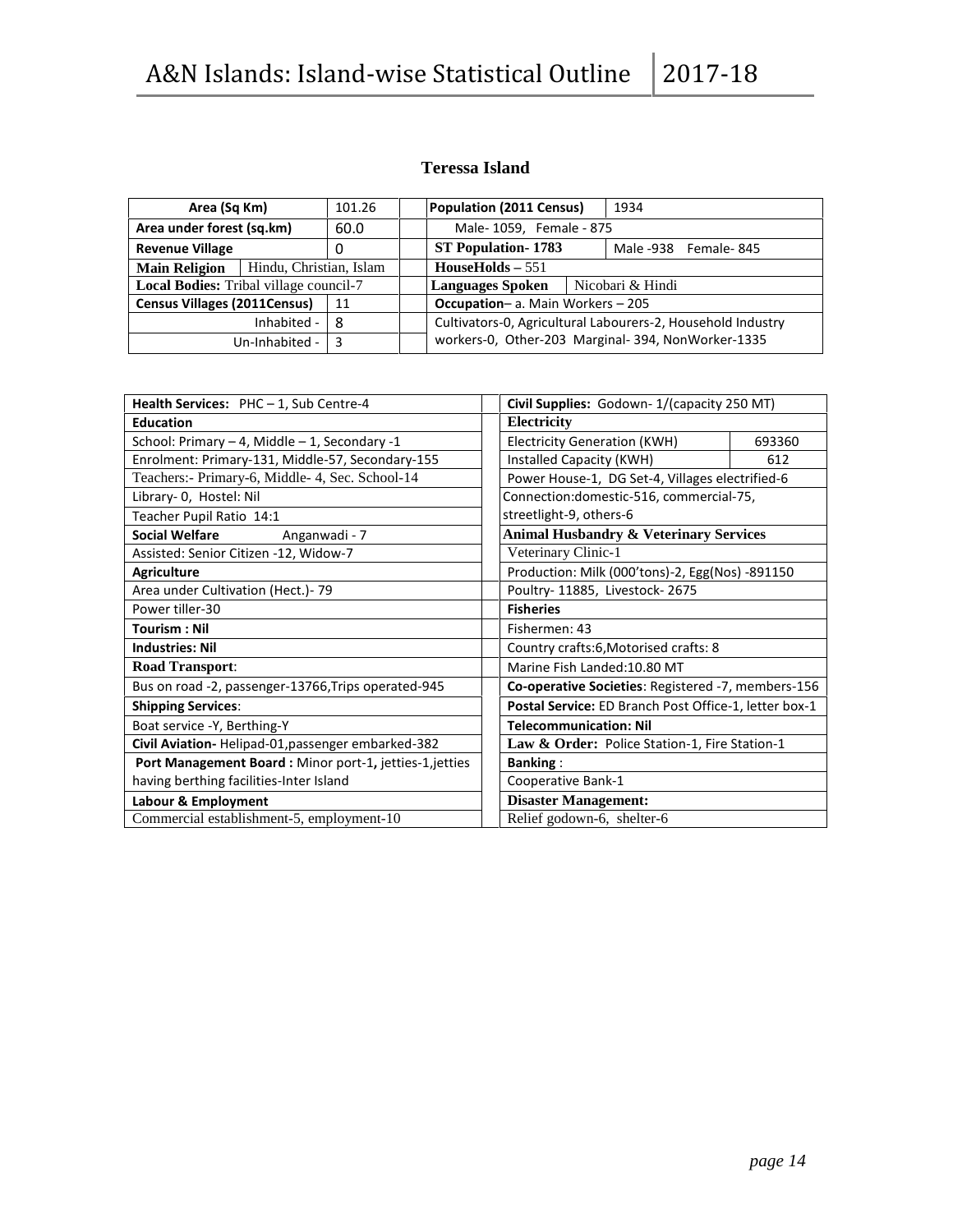|                                                 |             |       | Katchal Island                                              |  |  |  |  |
|-------------------------------------------------|-------------|-------|-------------------------------------------------------------|--|--|--|--|
| Area (Sq Km)<br>174.30                          |             |       | <b>Population (2011 Census)</b><br>2685                     |  |  |  |  |
| Area under forest (sq.km)                       |             | 120.0 | Male- 1538, Female - 1147                                   |  |  |  |  |
| <b>Revenue Village</b>                          |             | 0     | <b>ST Population-1239</b><br>Male -652 Female- 587          |  |  |  |  |
| Hindu, Christian, Islam<br><b>Main Religion</b> |             |       | $HouseHolds - 715$                                          |  |  |  |  |
| <b>Local Bodies:</b> village council - 4        |             |       | Nicobari, Hindi, Tamil & Telugu<br><b>Languages Spoken</b>  |  |  |  |  |
| <b>Census Villages (2001 Census)</b>            |             | 39    | <b>Occupation-</b> a. Main Workers - 1080                   |  |  |  |  |
|                                                 | Inhabited - | 6     | Cultivators-3, Agricultural Labourers-1, Household Industry |  |  |  |  |
| 33<br>Un-Inhabited -                            |             |       | worker-3, Other-1073,                                       |  |  |  |  |
| 365<br>Popln $0 - 6$ years                      |             |       | Marginal Worker-278, Non-Worker-1324                        |  |  |  |  |
| 1810<br>Literate                                |             |       |                                                             |  |  |  |  |

| Health Services: PHC-1, Sub Centre-3                     | <b>Civil Supplies</b>                                  |         |  |  |
|----------------------------------------------------------|--------------------------------------------------------|---------|--|--|
| <b>Education</b>                                         | Godown with capacity (No./MT)                          | 5/580   |  |  |
| School: Primary-4, Middle-1, Secondary-1, Sr.Secondary-1 | Electricity                                            |         |  |  |
| Enrolment: Primary-234, Middle-43, Secondary- 42,        | <b>Electricity Generation (KWH)</b>                    | 1197232 |  |  |
| Sr.Secondary -186                                        | Installed Capacity (KWH)                               | 1012    |  |  |
| Teachers:- Primary-11, Middle-2, Secondary -8,           | Power House-1, DG Set-4, Villages electrified-30       |         |  |  |
| Sr.Secondary -23                                         | Connection: domestic-633, commercial-118, industrial-  |         |  |  |
| Library- 1, Hostel: Nil, Teacher Pupil Ratio 11:1        | 2, streetlight-4, others-15                            |         |  |  |
| <b>Social Welfare</b>                                    | <b>Animal Husbandry &amp; Veterinary Services</b>      |         |  |  |
| Anganwadi-10                                             | Veterinary Clinic-2                                    |         |  |  |
| Assistance: Divyang-7, Senior Citizen-90, Widow-31       | Farms: pig-0, goat-0, poultry-1, cattle-0              |         |  |  |
| <b>Agriculture</b>                                       | Production: Milk (000'tons)-11, Egg(Nos) -156268,      |         |  |  |
| Area under Cultivation (Hect.) - 204                     | Poultry- 4874, Livestock- 1642                         |         |  |  |
| Agricultural Depot.-1, Agriculture Farm-1                | Pvt poultry-1                                          |         |  |  |
| Well/Ponds/Ringwell-2                                    | Fisheries fishermen-81                                 |         |  |  |
| Machine owned by Farmers : Pump Set-50, Power Tiller-Nil | Boat:- Country Craft -45, Motorized Boat-3             |         |  |  |
| Tourism: nil                                             | Fish landed(MT) :, Marine $-67.78$                     |         |  |  |
| Industries nil                                           | Co-operative Societies: Registered -6, members-124     |         |  |  |
| a. Road Transport:                                       | <b>Postal Service</b>                                  |         |  |  |
| Buses on road-2, Trips operated - 452 passenger-99023    | Sub PostOffice-1,ED Branch Post Office-1, letter box-2 |         |  |  |
| b. Shipping Services:                                    | <b>Telecommunication-nil</b>                           |         |  |  |
| Boat service -Y, Berthing-Y                              | Law & Order: Police Station-1, Fire Station-1          |         |  |  |
| c. Civil Aviation: Helipad - 01, passenger embarked-195  | Labour                                                 |         |  |  |
| <b>Port Management Board</b>                             | Commercial est-19, employment-35                       |         |  |  |
| Minor port-1, jetties-1, Port signal st-1,jetties having | <b>Banking, Cooperative Bank-1</b>                     |         |  |  |
| berthing facilities-Inter Island                         |                                                        |         |  |  |
|                                                          | Disaster Management: Relief godown-8, Shelter-8        |         |  |  |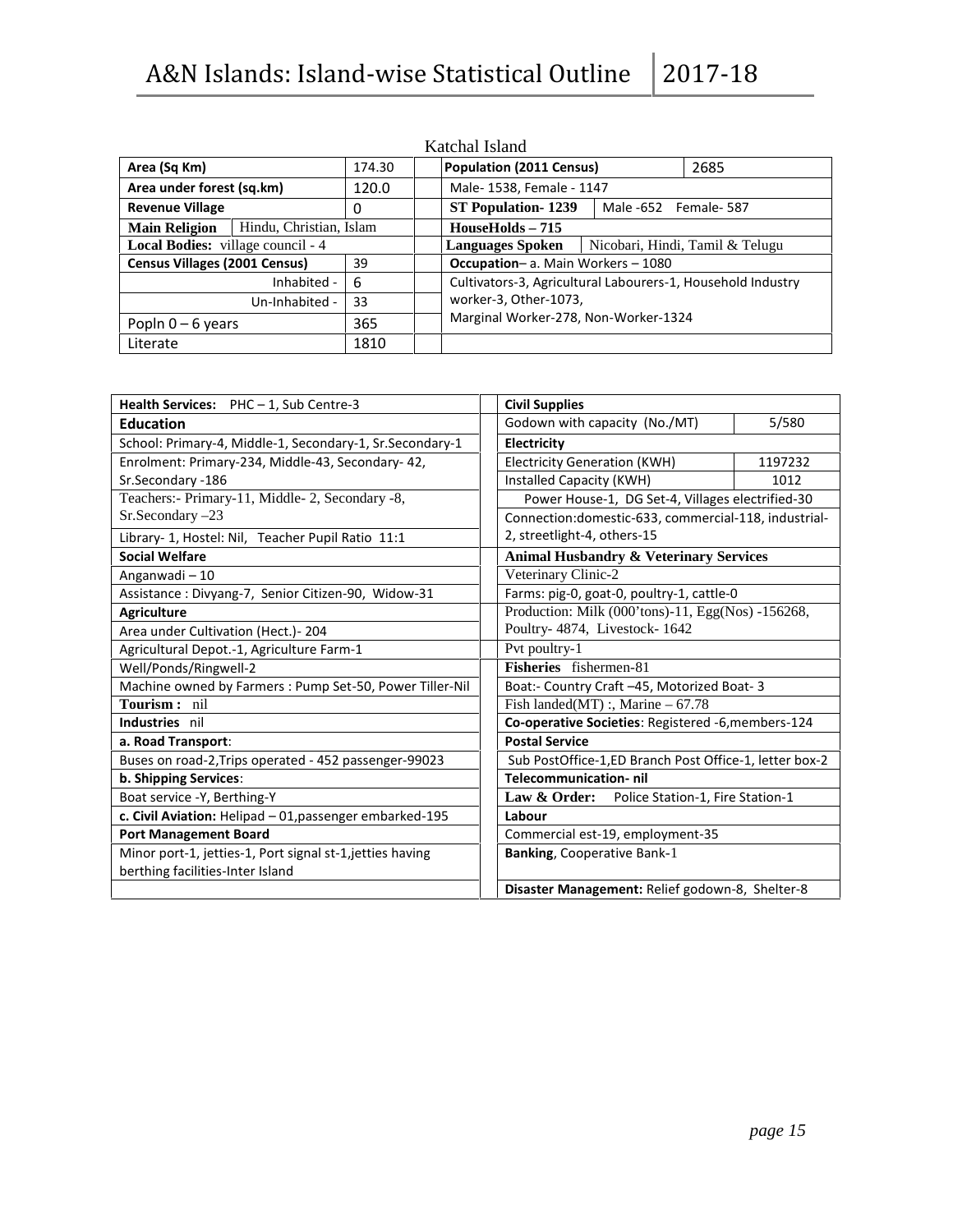| Area (Sq Km)                                    |             | 66.82 | <b>Population (2011 Census)</b>                            | 1019 |     |  |  |  |
|-------------------------------------------------|-------------|-------|------------------------------------------------------------|------|-----|--|--|--|
| Area under forest (sq.km)<br>40.00              |             |       | Male- 530, Female - 489                                    |      |     |  |  |  |
| <b>Revenue Village</b>                          |             | 0     | <b>ST Population-1006</b><br>Male -522 Female- 484         |      |     |  |  |  |
| Hindu, Christian, Islam<br><b>Main Religion</b> |             |       | House Holds $-238$                                         |      |     |  |  |  |
| Local Bodies: village council -3                |             |       | Languages Spoken   Nicobari & Hindi                        |      |     |  |  |  |
| <b>Census Villages (2001 Census)</b>            |             | 19    | <b>Occupation-a.</b> Main Workers - 80                     |      |     |  |  |  |
|                                                 | Inhabited - | 10    | Cultivators-1 Agricultural Labourers-0, Household Industry |      |     |  |  |  |
| 9<br>Un-Inhabited -                             |             |       | workers-0, Other-79                                        |      |     |  |  |  |
| 187<br>Popln $0 - 6$ years                      |             |       | b. Marginal Workers-                                       |      | 306 |  |  |  |
| Literates                                       |             | 696   | c. Non workers -                                           |      | 633 |  |  |  |

# **uudkSjh Nancowry Island**

| Health Services: CHC-1, Sub Centre-3              |                                  | <b>Civil Supplies</b>                                  |                              |  |
|---------------------------------------------------|----------------------------------|--------------------------------------------------------|------------------------------|--|
| <b>Education</b>                                  |                                  | Fair Price Shop                                        | 21                           |  |
| School: Primary - 2, Sr. Secondary - 1            |                                  | Ration Card: APL- 1844, PPH-720, AAY- 303              |                              |  |
| Enrolment: Primary - 74, SrSecondary - 244        |                                  | LPG-564                                                |                              |  |
| Teacher:- Primary-4, SrSecondary - 20             |                                  | Electricity                                            |                              |  |
| Library- 0, Hostel: Nil, Teacher Pupil Ratio 13:1 |                                  | <b>Electricity Generation (KWH)</b>                    | 307085                       |  |
| Social Welfare: Anganwadi - 13                    |                                  | Installed Capacity (KWH)                               | 324                          |  |
| Assistance: Divyang-22, Senior Citizen-93,        |                                  | Power House-2, DG Set-5, Villages electrified-7        |                              |  |
| Widow-51                                          |                                  | Connection: domestic-216, commercial-23, streetlight-2 |                              |  |
| <b>Agriculture</b>                                |                                  | <b>Animal Husbandry &amp; Veterinary Services</b>      |                              |  |
| Area under Cultivation (Hect.) - 143              |                                  | Veterinary Clinic-1, Mobile Vet Clinic-0               |                              |  |
| Godown-1                                          |                                  | Production: Milk (000'tons)-25, Egg(Nos) -785897,      |                              |  |
| Irrigation source: RW-111,PS-250,Pond-12          |                                  | Poultry- 3396, Livestock- 1230                         |                              |  |
| <b>Industries</b>                                 |                                  | <b>Fisheries</b><br>fishermen-641                      |                              |  |
| a. Road Transport:                                |                                  | Boat: Country Craft - 43, Motorized Boat-70            |                              |  |
| Buses on road -0, Workshop-0                      |                                  | Fish landed(MT): Marine - 107.37                       |                              |  |
| b. Shipping Services:                             |                                  | Water Bodies: pond-6                                   |                              |  |
| Boat service -Y, Berthing-Y, passenger-937,       |                                  | Co-operative Societies: Registered -18, members-536    |                              |  |
| Cargo-211.32MT                                    |                                  |                                                        |                              |  |
| c. Civil Aviation: Helipad-0                      |                                  | <b>Postal Service -nil</b>                             |                              |  |
| Port Management Board: Minor port-0, jetties-2    |                                  | Telecommunication                                      | Land Line -115, BordaBand-77 |  |
| lighted beacon-1,                                 | Law & Order:<br>Police Station-1 |                                                        |                              |  |
| Jetties having berthing facilities -Harbour ferry |                                  | Labour Nil                                             |                              |  |
| <b>Banking: Nil</b>                               |                                  | <b>Assistance Employment Bureau: 1</b>                 |                              |  |
|                                                   |                                  | Disaster Management: Relief Shelter-3, Godown-3        |                              |  |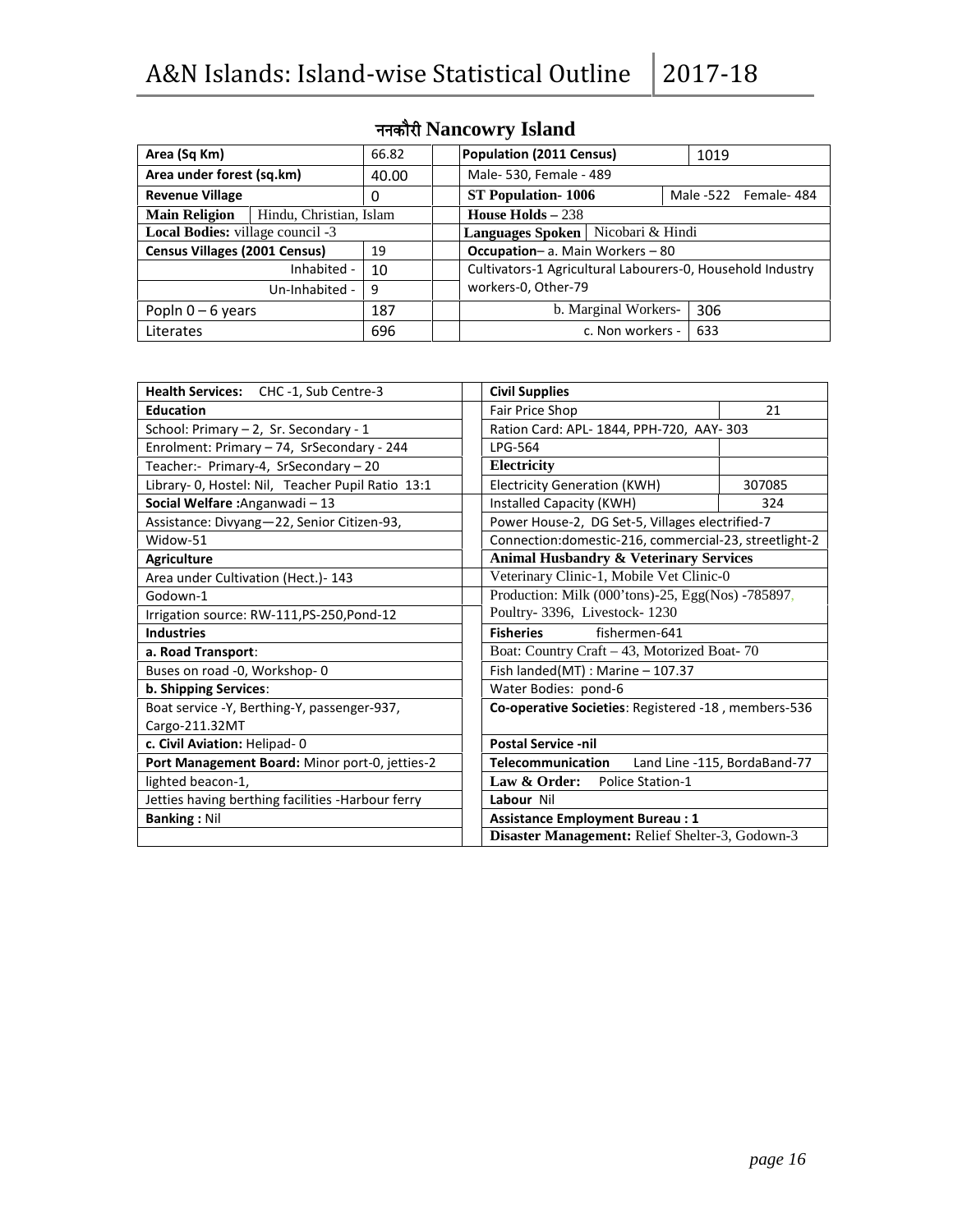| Area (Sq Km)                                  |                         | 188.03 |                                                             | <b>Population (2011 Census)</b><br>3688 |  |                          |  |
|-----------------------------------------------|-------------------------|--------|-------------------------------------------------------------|-----------------------------------------|--|--------------------------|--|
| Area under forest (sq.km)                     |                         | 140.00 |                                                             | Male-2146, Female -1542                 |  |                          |  |
| <b>Revenue Village</b>                        |                         | 0      | <b>ST Population-2186</b>                                   |                                         |  | Male -1135 Female - 1051 |  |
| <b>Main Religion</b>                          | Hindu, Christian, Islam |        | House Holds $-915$                                          |                                         |  |                          |  |
| <b>Local Bodies:</b> Tribal village council-9 |                         |        | Nicobari, Hindi, Tamil, Telugu & Malayalam<br>Languages     |                                         |  |                          |  |
|                                               |                         |        | <b>Spoken</b>                                               |                                         |  |                          |  |
| <b>Census Villages (2001 Census)</b>          |                         | 31     | <b>Occupation-</b> a. Main Workers - 1145                   |                                         |  |                          |  |
|                                               | Inhabited -             | 15     | Cultivators-9, Agricultural Labourers-6, Household Industry |                                         |  |                          |  |
| 16<br>Un-Inhabited -                          |                         |        | workers-624, Other-1130                                     |                                         |  |                          |  |
| Popln $0 - 6$ years                           |                         | 502    | b. Marginal Workers-<br>573                                 |                                         |  |                          |  |
| Literates                                     |                         | 2638   |                                                             | c. Non workers -                        |  | 1970                     |  |

### **Kamorta Island**

| <b>Health Services: Sub Centre-8</b>                           | <b>Civil Supplies</b>                             |                          |  |  |  |
|----------------------------------------------------------------|---------------------------------------------------|--------------------------|--|--|--|
| <b>Education</b>                                               | Godown with capacity (No./MT)                     | 1/500                    |  |  |  |
| School: Primary -6, Middle-3, Secondary-1, Sr. Secondary-1     | Electricity                                       |                          |  |  |  |
| Enrolment: Primary-223, Middle -134, Secondary-276,            | <b>Electricity Generation (KWH)</b>               | 2382444                  |  |  |  |
| Sr.Secondary - 81                                              | Installed Capacity (KWH)                          | 1627                     |  |  |  |
| Teacher:- Primary-21, Middle- 21, Secondary -18,               | Power House-6, DG Set-11, Villages electrified-14 |                          |  |  |  |
| Sr.Secondary - 20                                              | Connection: domestic-883, commercial-198,         |                          |  |  |  |
| Library- 1, Hostel: Nil, Teacher Pupil Ratio- 9:1              | industrial-5, streetlight-7, others-19            |                          |  |  |  |
| <b>Social Welfare</b>                                          | <b>Animal Husbandry &amp; Veterinary Services</b> |                          |  |  |  |
| Anganwadi-13, widow - 02                                       | Veterinary Clinic-1, Mobile Vet Clinic-1          |                          |  |  |  |
| <b>Agriculture</b>                                             | Farms: pig-1, goat-1, poultry-1, Pvt poultry-1    |                          |  |  |  |
| Area under Cultivation (Hect.) - Nil                           | Production: Milk (000'tons)-22, Egg(Nos) -47604,  |                          |  |  |  |
| Check Dam-1                                                    | Poultry-8532, Livestock-2596                      |                          |  |  |  |
| Distributed: Seedling(Nos)-1250                                | <b>Fisheries: Nil</b>                             |                          |  |  |  |
| Machine owned by Farmer: Pump Set-250, Power Tiller-           | Co-operative Societies: Registered -0             |                          |  |  |  |
| Nil, Tractor-Nil                                               | Postal Service: sub post office-1, letter box-2   |                          |  |  |  |
| Tourism: Nil<br><b>Industries: Nil</b>                         | <b>Telecommunication:</b>                         | Land Line-0, Broadband-0 |  |  |  |
| Road Transport: Buses on road-4, trips operated-1677           | Law & Order: Police Station-1, Fire Station-1     |                          |  |  |  |
| passenger-54741                                                | Labour & Employment: Commercial establishment-13  |                          |  |  |  |
| <b>Shipping Services: Boat service -Y, Berthing-Y,</b>         | employment-35                                     |                          |  |  |  |
| Passenger Boat Station-Y                                       | Banking: Commercial Bank-1, Cooperative bank-1    |                          |  |  |  |
| Civil Aviation: Helipad: 01, passenger embarked-645            | Disaster Management: Reliefshelter-8, Godown-8    |                          |  |  |  |
| Port Management Board : Minor port-1, jetties-2, Port          |                                                   |                          |  |  |  |
| Signal - 01, Jetties having berthing facilities-Mainland/Inter |                                                   |                          |  |  |  |
| Island                                                         |                                                   |                          |  |  |  |

### Pulomilo Island

| Area (Sq Km)                                    |             | 1.29 | <b>Population (2011 Census)</b><br>20                      |  |  |  |  |
|-------------------------------------------------|-------------|------|------------------------------------------------------------|--|--|--|--|
| Area under forest (sq.km)                       |             | 1.29 | Male-15, Female -5                                         |  |  |  |  |
| <b>Revenue Village</b>                          |             |      | <b>ST Population-20</b><br>Male -15 Female- 5              |  |  |  |  |
| Hindu, Christian, Islam<br><b>Main Religion</b> |             |      | $HouseHolds - 5$                                           |  |  |  |  |
| <b>Local Bodies: nil</b>                        |             |      | Languages Spoken   Nicobari                                |  |  |  |  |
| <b>Census Villages (2001 Census)</b>            |             |      | <b>Occupation-</b> a. Main Workers $-0$                    |  |  |  |  |
|                                                 | Inhabited - |      | Cultivators-0 Agricultural Labourers-0, Household Industry |  |  |  |  |
| Un-Inhabited -                                  |             | - 0  | workers-0, Other-0                                         |  |  |  |  |
| Popln $0 - 6$ years                             |             | 3    | b. Marginal Workers-<br>$\Omega$                           |  |  |  |  |
| Literates                                       |             | 6    | 20<br>c. Non workers -                                     |  |  |  |  |

Minor port-1, boat service –yes, Poultry-130, Livestock-9, Egg-13612, Vet clinic-1 Cooperative society-1with 27 members, Light house-1, Aganwadi-2, civil Supply:- Godown- 1(100MT),Electrified village - 01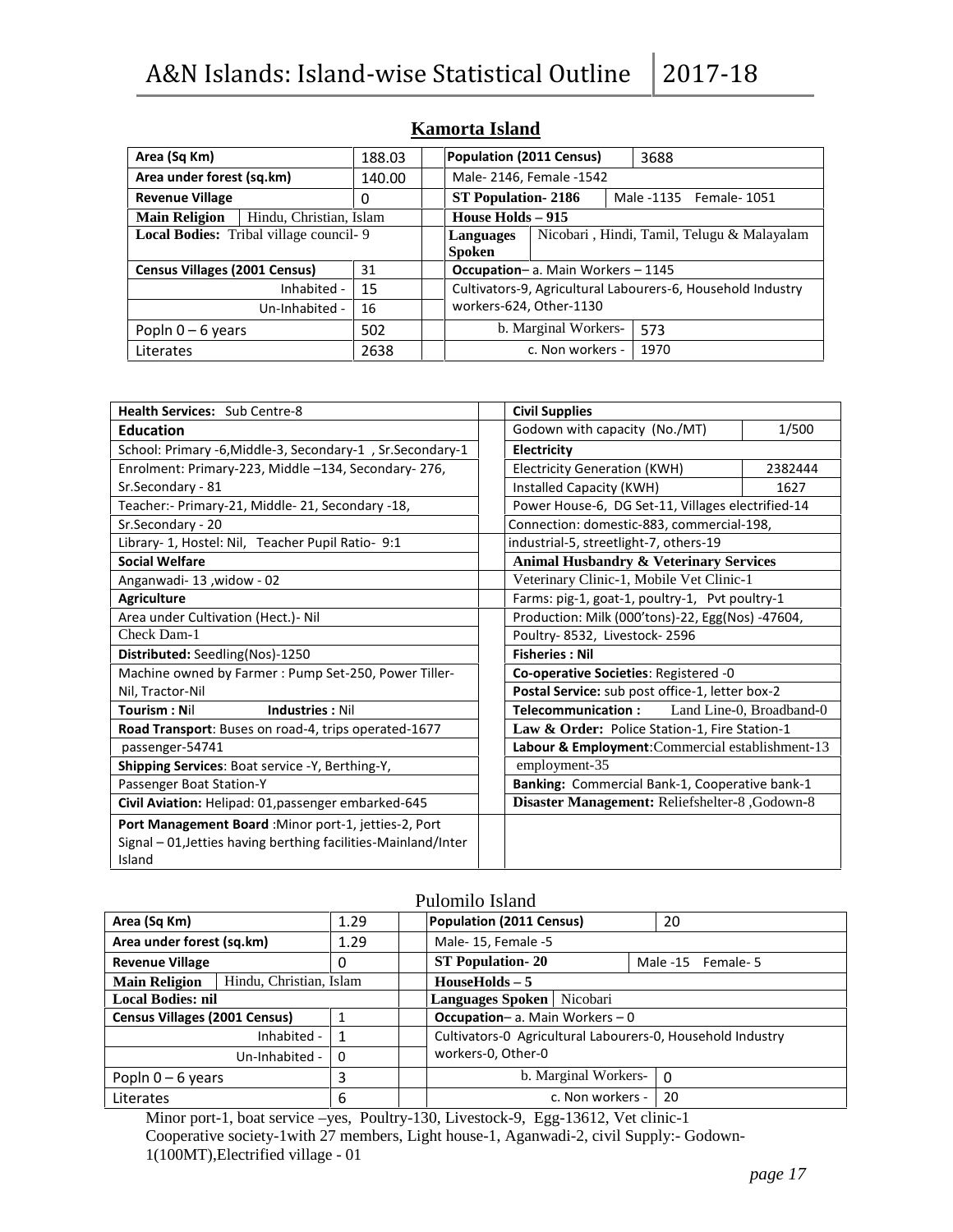|                                                 |             |    | Little President Roland                            |                      |          |  |
|-------------------------------------------------|-------------|----|----------------------------------------------------|----------------------|----------|--|
| Area (Sq Km)<br>159.02                          |             |    | Population (2011 Census)                           | 301                  |          |  |
| Area under forest (sq.km)<br>155.00             |             |    | Male- 161 Female -140                              |                      |          |  |
| <b>Revenue Village</b>                          |             | 0  | <b>ST Population-296</b><br>Male -156 Female-140   |                      |          |  |
| Hindu, Christian, Islam<br><b>Main Religion</b> |             |    | $HouseHolds - 63$                                  |                      |          |  |
| <b>Local Bodies: nil</b>                        |             |    | Nicobari<br><b>Languages Spoken</b>                |                      |          |  |
| <b>Census Villages (2011 Census)</b>            |             | 25 | <b>Occupation-a.</b> Main Workers - 13             |                      |          |  |
|                                                 | Inhabited - | 10 | Cultivators-0, Agricultural Labourers-0, Household |                      |          |  |
| 15<br>Un-Inhabited -                            |             |    | Industry workers-0, Other-13                       |                      |          |  |
| 99<br>literate                                  |             |    |                                                    | b. Marginal Workers- | $\Omega$ |  |
|                                                 |             |    |                                                    | c. Non workers -     | 288      |  |

### Little Nicobar Island

Education: Primary Scholl-1,Enrollment-47,Teacher-5, PTR-9:1,<br>Village Electrified -1, Pumpsets-87 Village Electrified -1,

| Tilongchang Island |  |
|--------------------|--|
|--------------------|--|

| 16.83                   | <b>Population (2011 Census)</b>                   | 38                  |  |  |  |  |
|-------------------------|---------------------------------------------------|---------------------|--|--|--|--|
| 16.83                   | Male-38, Female -0                                |                     |  |  |  |  |
| 0                       | <b>ST Population-5</b>                            | Male -5<br>Female-0 |  |  |  |  |
| Hindu, Christian, Islam | $HouseHolds - 4$                                  |                     |  |  |  |  |
|                         | <b>Languages Spoken</b>                           | Nicobari, Hindi     |  |  |  |  |
|                         | <b>Occupation-a.</b> Main Workers - 38            |                     |  |  |  |  |
| 1                       | Cultivators-0 Agricultural Labourers-0, Household |                     |  |  |  |  |
|                         | Industry workers-0, Other-38                      |                     |  |  |  |  |
|                         | b. Marginal Workers-                              | $\Omega$            |  |  |  |  |
|                         | c. Non workers -                                  | $\Omega$            |  |  |  |  |
|                         |                                                   |                     |  |  |  |  |

Village electrified-1, Police Look Out post-1, minor port-1, Light house-1, Egg production-3311